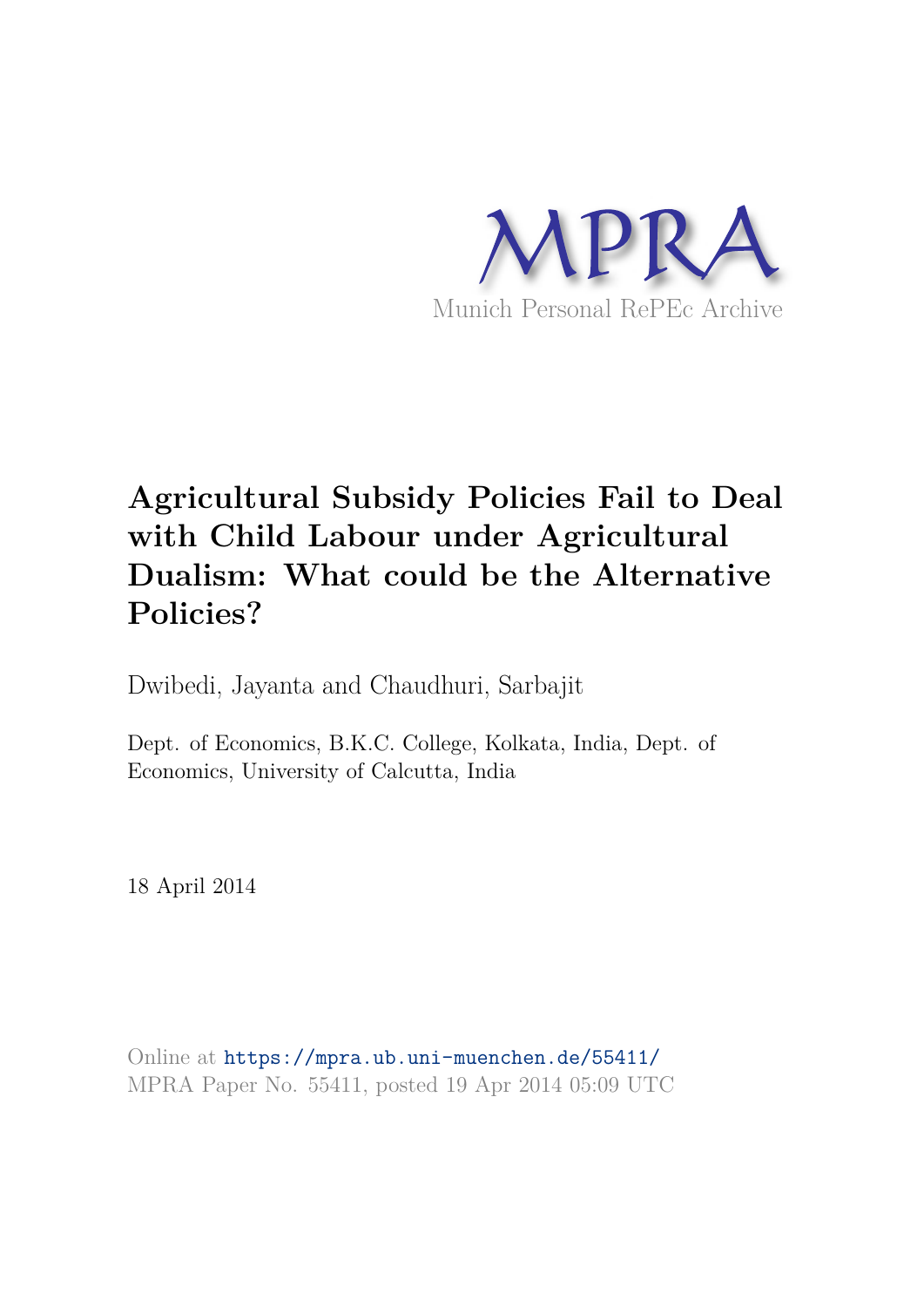# **Agricultural Subsidy Policies Fail to Deal with Child Labour under Agricultural Dualism: What could be the Alternative Policies?**♣

Jayanta Kumar Dwibedi**<sup>a</sup>** and Sarbajit Chaudhuri**b,\***

#### **(This revised version: 18.04.2014)**

**Abstract:** We provide a theoretical explanation why agricultural subsidy policies are likely to fail to ensure simultaneous eradication of the incidence of child labour and improvement in the well-being of the poor working families in terms of a three-sector general equilibrium model with child labour and agricultural dualism. We identify both demand and supply side effects of any policy intervention on child labour. We also suggest two alternative policies, a scheme of direct cash transfer to poor people and economic growth through foreign direct investment (FDI), both of which would be effective in achieving these twin objectives of a welfare government.

**Keywords: Child labour, general equilibrium, agricultural dualism, agricultural subsidy policy, direct cash transfer, FDI-led growth.** 

**JEL classification: D15, J10, J13, O12, O17.** 

**<sup>a</sup>** Dept. of Economics, B.K.C. College, Kolkata , India. E-mail: jayantadw@rediffmail.com

**<sup>b</sup>** Dept. of Economics, University of Calcutta, India. E-mail: sarbajitch@yahoo.com

**Address for communication:** Professor Sarbajit Chaudhuri, 384/1 M.B. Road, Nimta, Belgharia, Kolkata 700 049, India. Tel: 91-33-2557-5082 (O); 91-98305-30963 (M); Fax: 91-33- 2844-1490 (P)' E-mail: sarbajitch@yahoo.com , sceco@caluniv.ac.in

**\*** Corresponding author.

<sup>♣</sup> The authors are indebted to an anonymous referee of this journal for his/her highly interesting and constructive comments on an earlier version of the paper. The usual disclaimer, however, applies.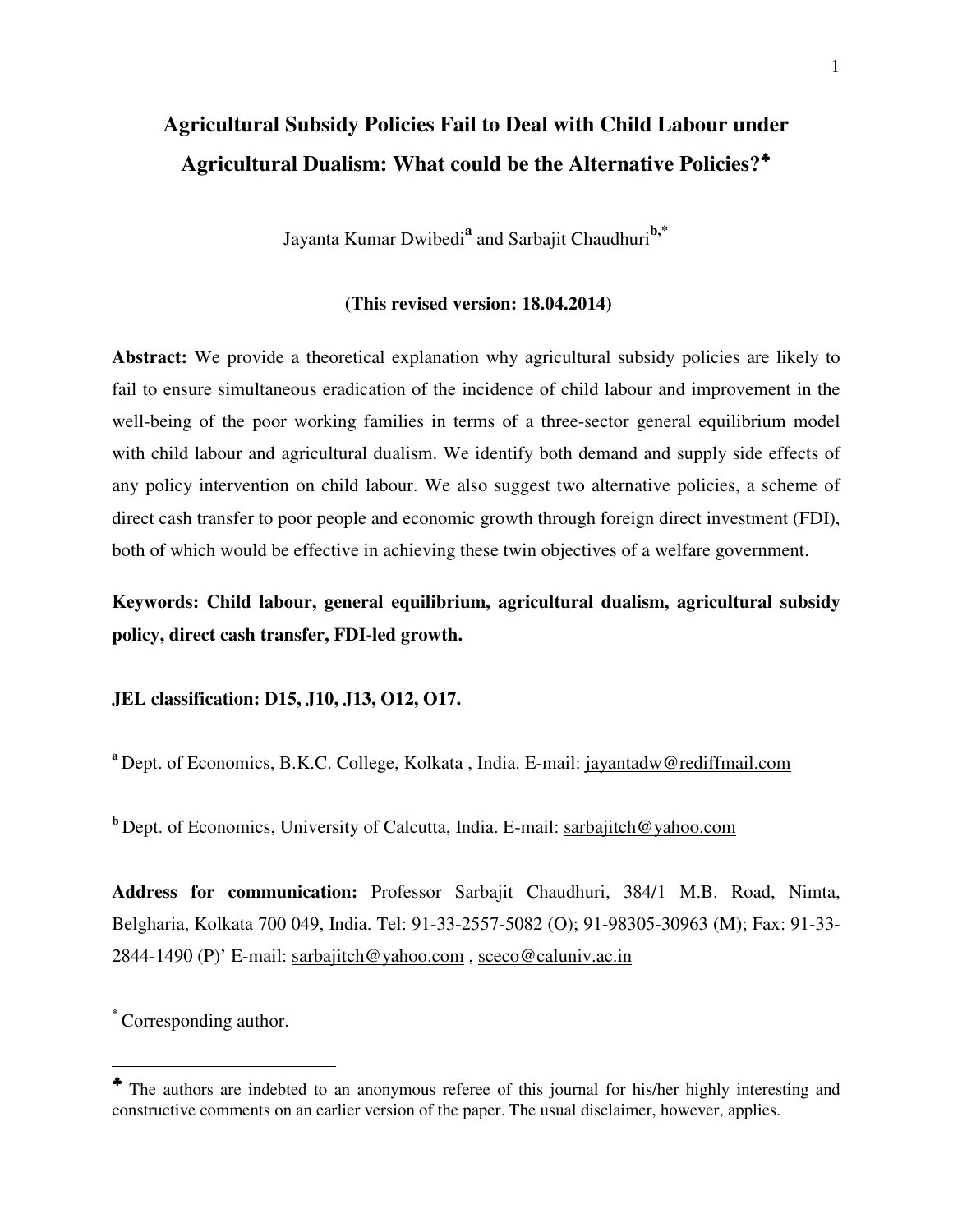# **Agricultural Subsidy Policies Fail to Deal with Child Labour under Agricultural Dualism: What could be the Alternative Policies?**

## **1. Introduction**

-

Abject poverty has been attributed to be the root cause behind the widespread existence of child labour in the developing countries. Therefore, it is a commonly held view that poverty alleviation programs should vigorously be resorted to for mitigating the problem.**<sup>1</sup>** Empirical studies have revealed that the incidence of child labour has decreased satisfactorily in most of the developing economies although incomes of the poorer section of the population have not changed significantly in absolute terms over the last two decades.**2, 3**

The problem of child labour has two sides: demand and supply. Countries with high incidence of poverty undertake policies which are designed to increase earning opportunities of the poor. Consequently, these policies are expected to produce favourable effect on the incidence of child labour through the supply side. The empirical findings that the incidence of child labour in the developing nations has decreased satisfactorily although poverty has not changed much during the liberalized economic regime suggest that favourable effect on child labour must have come from the demand side. Why the policies designed to eradicate child labour through the supply side of the problem have not been able to mitigate the problem satisfactorily urgently calls for theoretical explanations. The pertinent question is then whether the supply side policies that target the child labour problem through poverty eradication have been designed appropriately.

**<sup>1</sup>** See World Development Report (1995), Basu and Van (1998), Basu (2000) and Bonnet (1993) among others.

<sup>&</sup>lt;sup>2</sup> ILO (2012) has reported that the number of child labour in the 5-17 age group declined sharply by  $32\%$ during the period 2000 to 2012. Child labour incidence has declined from 16% in 2000 to 10.6% in 2012. The decline is sharpest for Latin America & Caribbean and Asia and Pacific, whereas Sub-Saharan Africa registered very small decline in activity rates.

<sup>&</sup>lt;sup>3</sup> See, for example, Wade (2004), Reddy and Minoiu (2005), Wade and Wolf (2002), Khan (1998) and Tendulkar et al. (1996).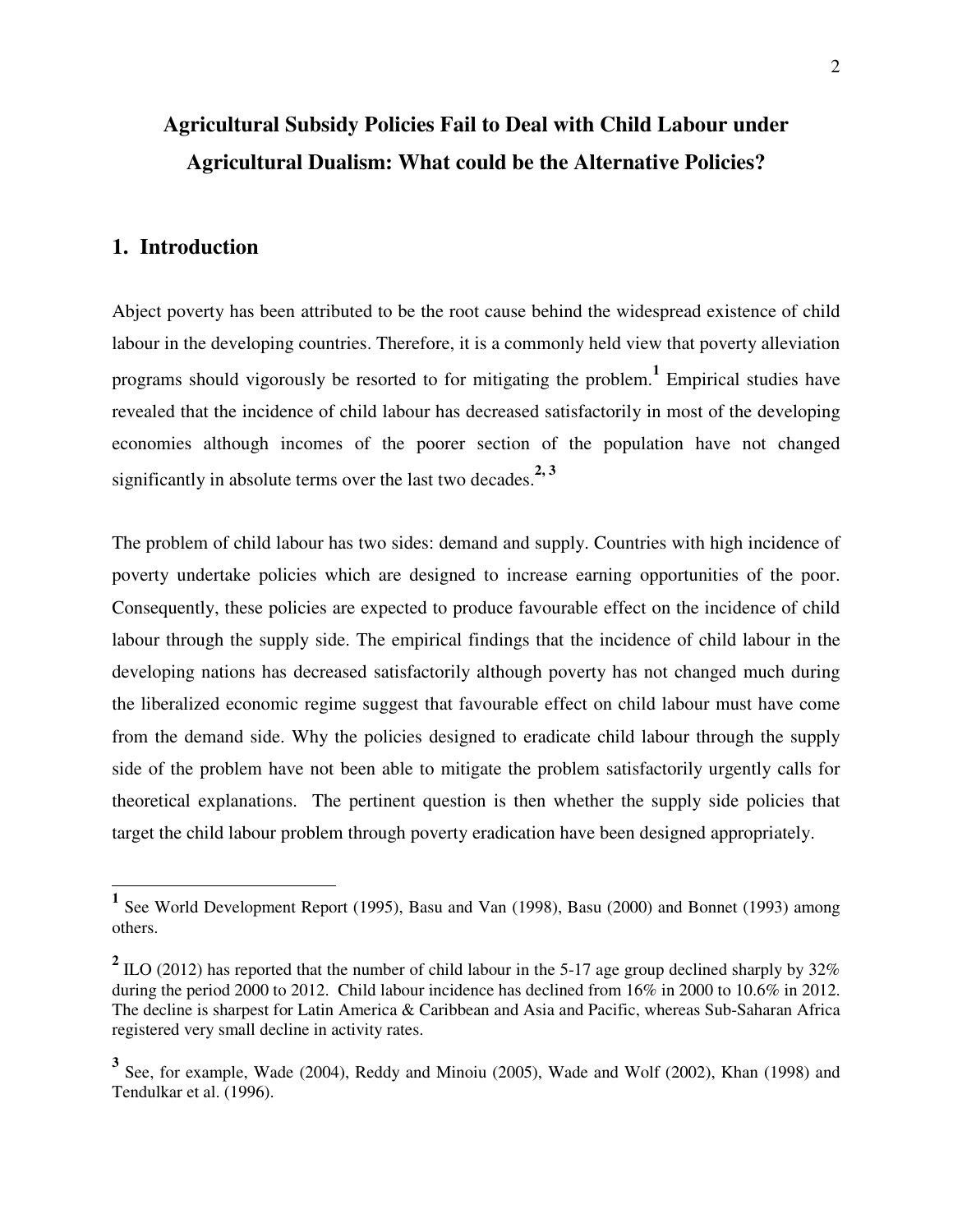According to ILO (2012) the concentration of child labour is the highest in the rural sector of a developing economy and child labour is used intensively directly or indirectly in agriculture.**<sup>4</sup>** Besides, agricultural dualism is a common symptom of the developing countries. The distinction between advanced and backward agriculture can be made on the basis of inputs used, economies of scale, efficiency and elasticity of substitution between different factors of production. In backward agriculture, the production techniques are primitive, use of capital is very low and child labour is used highly intensively because of their ability to substitute adult labour in almost every activities and lower wages relative to adult labour. Farming in backward agriculture is mostly done by using bullocks and ploughs and the cattle-feeding is entirely done by child labour.**<sup>5</sup>** Besides, during peak season when there is a temporary scarcity of adult labour demand for child labour remains high. Children are often used in the family farms for helping adult members of the family. It would be quite natural to assume that as the system of agriculture adopts more labour-saving technology the demand for child labour would fall. Use of modern machines like tractors replaces traditional ploughing done by bullocks and therefore eliminates children's requirement in cattle feeding. It is now well documented how introduction of good practices in agriculture using more labour-saving technology can reduce and eliminate use of child labour in agriculture. Labour and energy-saving technologies through farm mechanization minimize and eliminate use of labour in all farm operations as well food storage and utilization. FAO's intervention in countries like Mali, Malawi, Cambodia and Tanzania has been very successful in this regard.**<sup>6</sup>**

Agriculture in many countries is supported by governments' subsidies in the form of price support, export subsidy, credit support, energy support etc. In a developing country like India, subsidy policies are adopted so as to benefit the poorer section of the working population who are the potential suppliers of child labour. It is, therefore, natural to expect that these fiscal

<sup>&</sup>lt;sup>4</sup> According to the ILO (2012) more than 59 per cent of economically active children in the developing countries are engaged in agriculture and allied sectors. In case of India this figure is as high as 68 percent (National Sample Survey Organisation 2004-05).

**<sup>5</sup>** See Gupta (2000) in this context.

<sup>6</sup> See FAO (2012) and Mwamandi and Seiffert (2012) for details.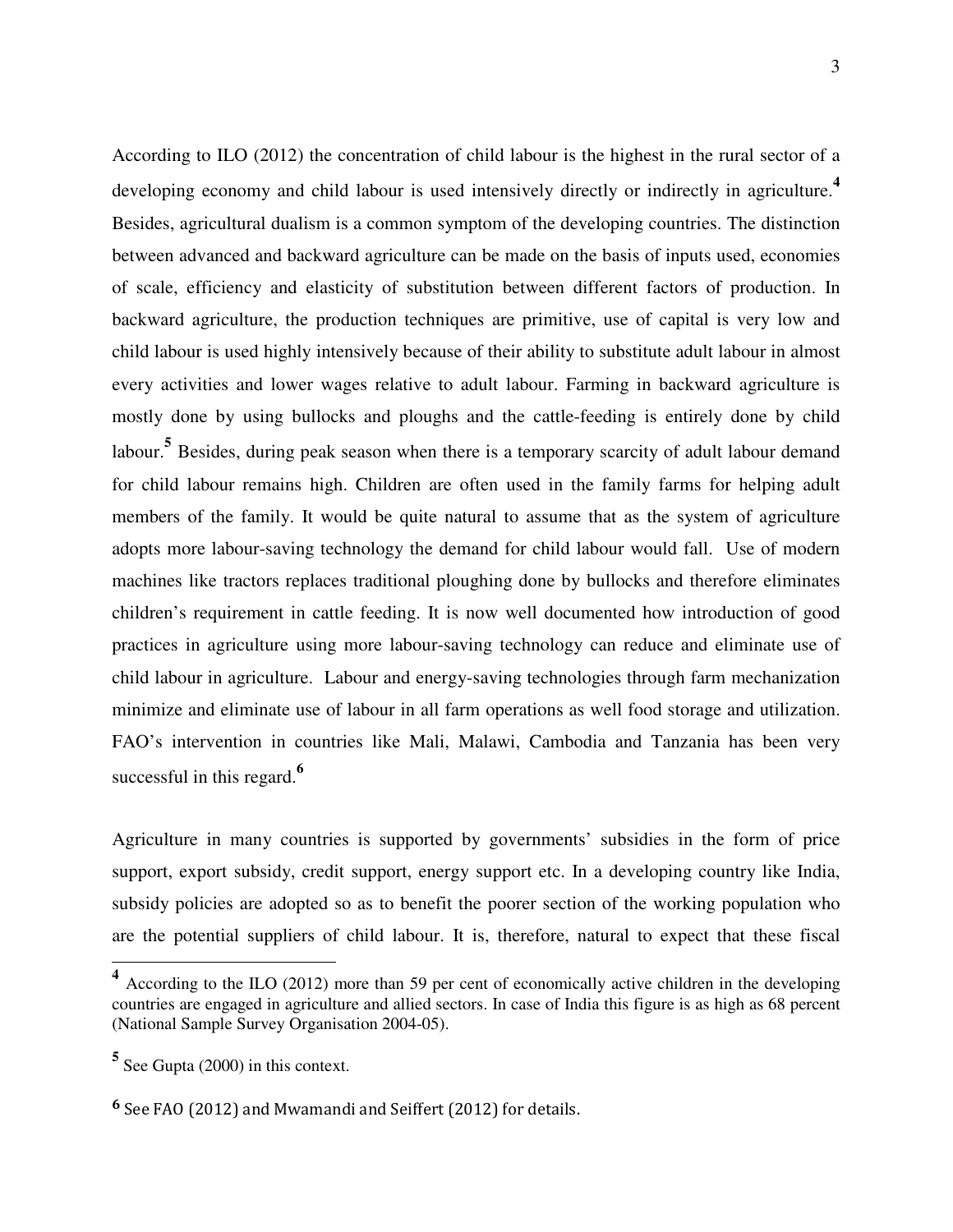measures will raise the earning opportunities of the poor households which in turn will lower the supply of child labour by these families through positive income effect. However, the matter is not as straightforward as it appears to be at the first sight. This is because apart from their impact on adult wages, these policies affect the output composition of different sectors and the demand for child labour and therefore earning opportunities by children as well. A subsidy policy in any form designed to benefit backward agriculture will result in a higher demand for child labour and raise the use of child labour in the economy. Despite a positive income effect due to increase in adult wages, the net effect on child labour may be perverse if the child wage rises substantially resulting from increased demand. On the contrary, a subsidy given to advanced agriculture leads to a (an) contraction (expansion) of backward (advanced) agriculture lowers the demand for child labour in the economy and is expected to mitigate the child labour incidence through the demand side effect. However, in both of these cases, the consequence on the welfare of the poor families would be ambiguous. More importantly, these subsidy policies have serious distortionary effects on the economy as a whole and, therefore, should not ideally be recommended for eliminating child labour and improving the welfare of the poor working families.

Alternatively, one can think of policies like non-distortionay direct cash transfer to the poor child labour-supplying families and/or acceleration of economic growth through foreign direct investment (FDI) as means to combat the menace of child labour and to improve welfare of the poor families.**<sup>7</sup>**

<sup>&</sup>lt;sup>7</sup> The possible favourable consequences of these two policies on child labour and family welfare have been discussed in Chaudhuri (2010) and Chaudhuri and Mukhopadyay (2014). However, the policy of economic growth through FDI might produce a few undesirable effects on the economy. We are thankful to the anonymous referee for pointing these out. Some of these effects have been discussed in Chaudhuri and Mukhopadhyay (2014) in details. See also footnote 46 in this context.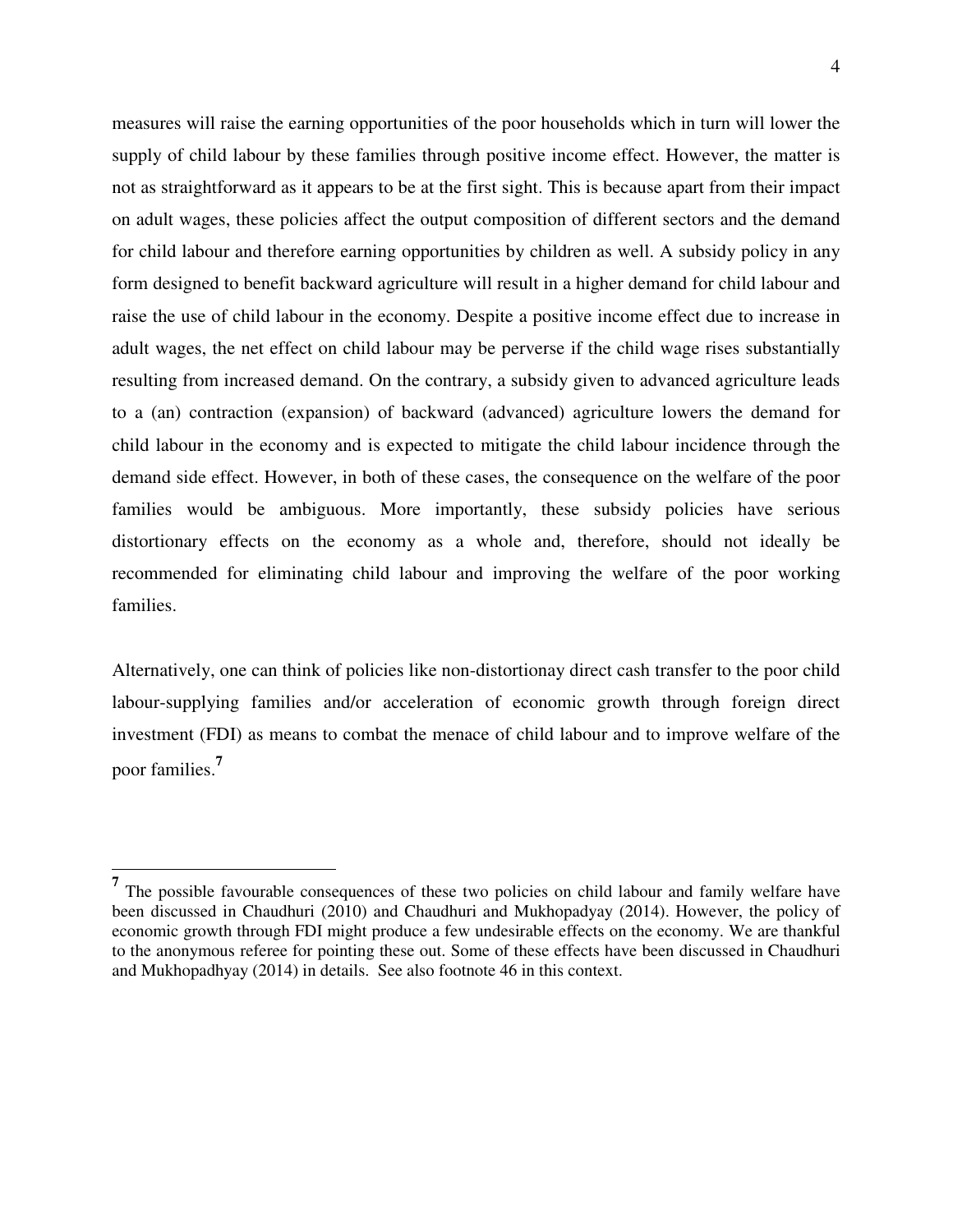The existing theoretical literature on child labour<sup>8</sup>, however, has not so far paid sufficient attention to identify both the demand and supply side effects of the direct and indirect poverty alleviation programs on the problem of child labour in a developing economy with agricultural dualism. The main objective of the present paper is to examine how different agricultural subsidy policies that are primarily designed to eradicate poverty in agriculture affect the incidence of child labour in the society. We also analyze how these policies impinge on the welfare of the child labour-supplying families. A three-sector full-employment general equilibrium model with child labour and agricultural dualism has been considered for the analytical purpose. The economy is divided into two agricultural and one manufacturing sectors. One of the two agricultural sectors is backward agriculture (sector 2) that uses child labour. However, in advanced agriculture child labour is not used.**9, 10** In this set-up we have examined the consequences of subsidy policies to agriculture, irrespective of whether backward or advanced, designed to benefit the poorer section of the working population on the incidence of child labour and welfare of the child labour-supplying families. Our analysis has found that a price subsidy to backward agriculture is most likely to produce a perverse effect on the child labour incidence even though it raises the non-child labour income and welfare of the child labour-supplying families. On the other hand, the effect of a price or a credit subsidy policy to advanced agriculture on child labour is ambiguous although it affects family welfare adversely. As alternative policies we have also studied the efficacies of a direct cash transfer policy**11** to poor

**<sup>8</sup>** See Basu an Van (1998), Basu (1999), Gupta (2000, 2002), Jaferey and Lahiri (2002), Ranjan (1999, 2001), Baland and Robinson (2000), Chaudhuri (2010), Chaudhuri and Dwibedi (2006, 2007), Dwibedi and Chaudhuri (2010) among others. In the literature the supply of child labour has been attributed to factors such as abject poverty, lack of educational facilities and poor quality of schooling, capital market imperfection, parental attitudes including the objectives to maximize present income etc.

<sup>&</sup>lt;sup>9</sup> As the advanced agricultural sector uses mechanised techniques of production and uses agricultural machineries like tractors, seeders/planters, sprayers and harvesters etc. one can probably assume away the use of child labour.

**<sup>10</sup>** Using data drawn from a household survey for two Indian states (Uttar Pradesh and Bihar) carried out by the World Bank's Living Standards Measurement Study (LSMS), Self and Grabowskai (2007) reported how use of mechanical technologies which are generally labour-saving in nature significantly reduces the use of child labour in agriculture.

**<sup>11</sup>** We are thankful to an anonymous referee of this journal for his/her suggestion to consider cash transfer as an alternative policy while commenting on an earlier version of the paper.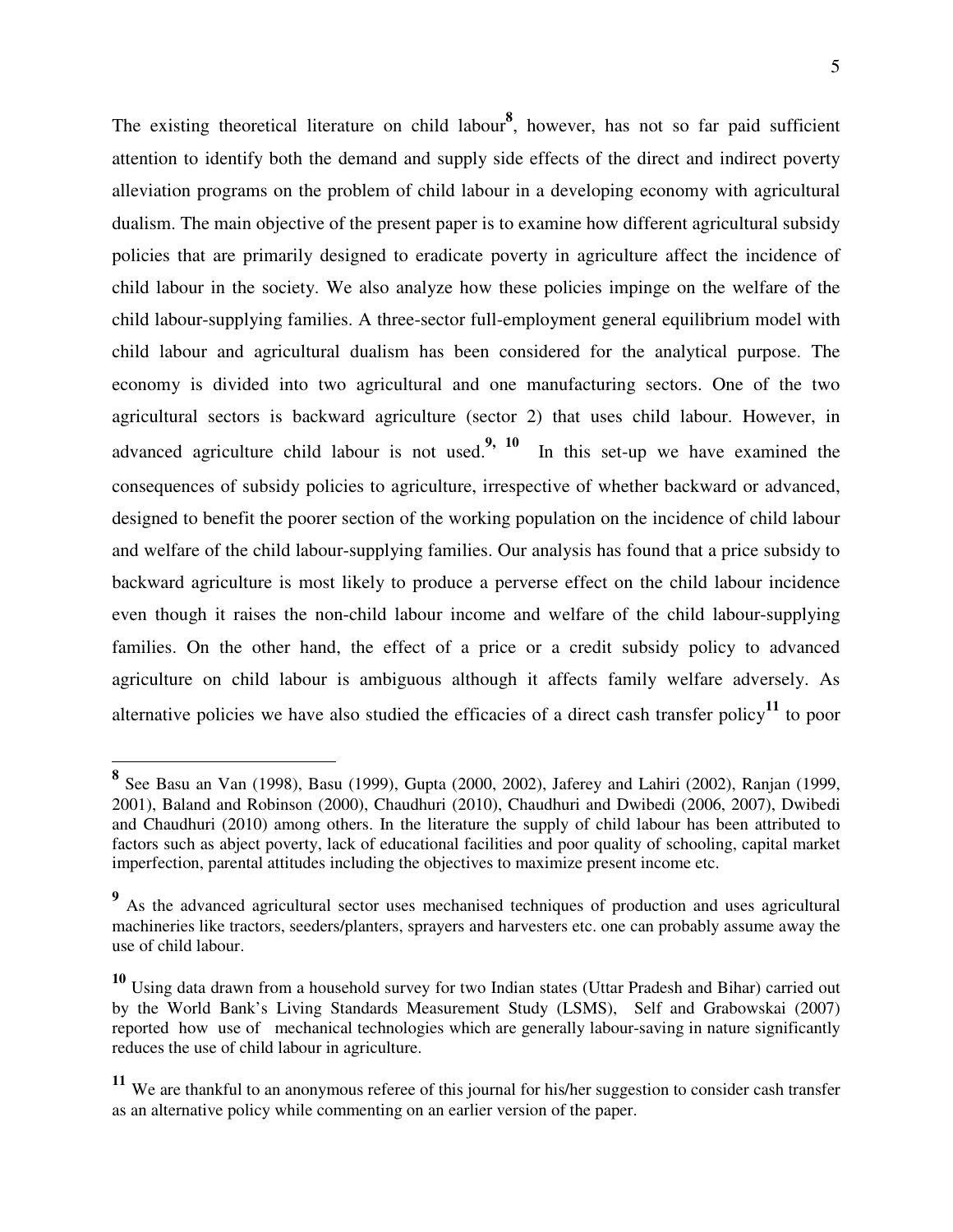working household and a policy of economic growth through FDI on the problem of child labour and family welfare. Our results suggest that the direct cash transfer policy, which impinges on the incidence of child labour through the supply side, will be effective not only in mitigating the problem but also in improving family welfare. On the other hand, the policy of economic growth through FDI produces favourable effect on child labour both from the demand and supply sides of the problem. This also improves welfare of the poor families. Therefore, our findings indicate that indirect poverty eradication programs through different agricultural subsidies cannot be the right strategy to combat child labour and improve the conditions of the poor people. The best way to achieve both the targets simultaneously would be to resorting to the direct cash transfer policy to the poor people engaged in agriculture and/or to go for higher economic growth through FDI.

#### **2. The model**

j

We consider a small open economy with three sectors: two agricultural and one manufacturing. The two agricultural sectors produce two exportable agricultural commodities.**12** Sector 1 is the advanced agricultural sector that produces its output,  $X_1$ , by means of adult labour(*L*), land(*N*) and capital  $(K)$ . Capital used in this sector includes both physical capital like tractors and harvesters and working capital required for purchasing material inputs like fertilizers, pesticides, weedicides etc. The other agricultural sector, we call it backward agriculture (sector 2), produces its output,  $X_2$ , by using adult labour, child labour( $L_C$ ) and land. As the backward agriculture uses primitive production techniques, we make the simplifying assumption that sector 2 does not require capital in its production. The land-output ratios in sector 1 and sector 2 ( $a_{N1}$  and  $a_{N2}$ ) are assumed to be technologically given. This assumption not only simplifies the algebra but also can be defended as follows. In one hectare of land the number of saplings that can be sown is given. There should be a minimum gap between two saplings and land cannot be substituted by other factors of production.

<sup>&</sup>lt;sup>12</sup> These two may be different commodities or the same product with different quality and quite naturally their prices at the international markets are different.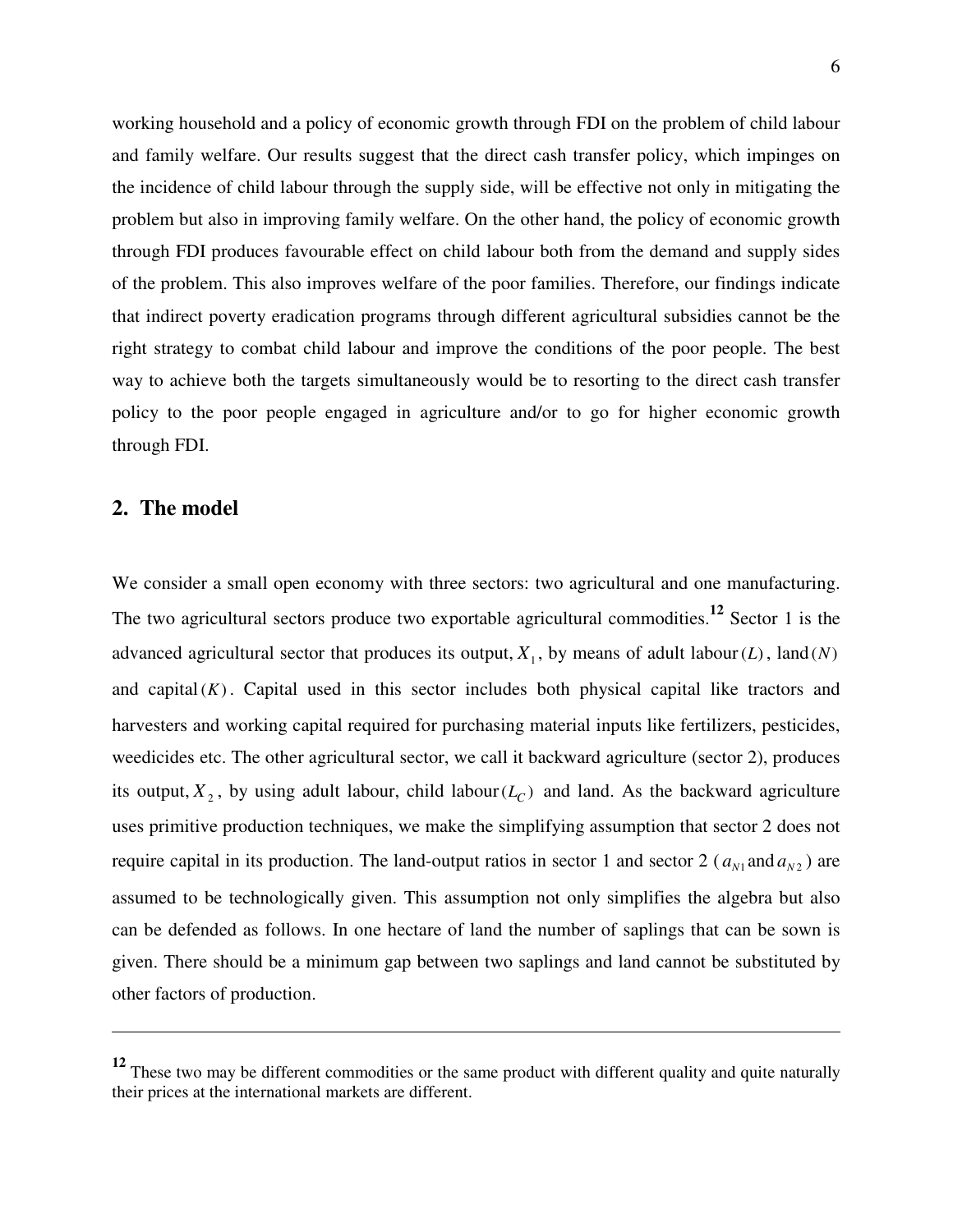It is sensible to assume that the backward agricultural sector is more adult labour-intensive vis-àvis the advanced agricultural sector with respect to land. This implies that  $\frac{a_{L2}}{2} > \frac{a_{L1}}{2}$ 2  $u_{N1}$  $N2 \qquad u_N$  $a_{N2}$  a  $>\frac{u_{L1}}{u_{L1}}$ , where  $a_{\mu}$ s are input-output ratios. Available empirical evidence suggests that in developing economies child labour is used intensively directly or indirectly in backward agriculture that uses primitive production techniques. The advanced agricultural sector, on the other hand, uses mechanised techniques of production and does not require child labour in production. Child labour is, therefore, specific to backward agriculture.<sup>13</sup> Both the agricultural sectors produce exportable commodities.**14** In the two agricultural sectors adult workers receive a competitive wage, *W*. Sector 3 is the import-competing sector that produces a manufacturing commodity,  $X_3$  by means of adult labour and capital. As it is the formal sector of the economy it does not use child labour due to legal reasons.**15** It faces a unionised labour market where workers receive a contractual wage  $\overline{W}$  with  $\overline{W} > W$ . The adult labour allocation mechanism is as follows. Adult workers first try to get employment in the manufacturing sector that offers the higher wage and those who are unable to find employment in the said sector are automatically absorbed in the two agricultural sectors, as the wage rate there is perfectly flexible.**16** Capital is

-

<sup>16</sup> A pertinent question in this context is what mechanism stops the entire labour force being employed in the higher paid formal sector (sector 3), especially when we are considering a small open economy that is a price-taker at the international market. If we look at the price system of the model we find that capital is

**<sup>13</sup>** See footnote 15 in this context.

**<sup>14</sup>** See footnote 12.

**<sup>15</sup>** According to ILO (2012) more than 59 per cent of economically active children in the developing countries are engaged in agriculture and allied sectors and less than 8 per cent are involved in manufacturing and nerly 32 percent in services. Apart from agriculture, child workers are mainly used in informal manufacturing sector which constitutes unregistered units that mainly produce intermediate goods for the formal manufacturing sector. Child labour is also often used in non-traded services like domestic help and prostitution which are consumed primarily by the richer section of the population. Chaudhuri and Dwibedi (2007) deals with this type of child labour. As our objective is to focus on child labour in dualistic agriculture we have not separately considered an informal manufacturing sector with child labour. However, even if one introduces an informal manufacturing sector where child labour, adult labour and capital are used to produce a non-traded input for the formal sector the basic results of this paper still hold under different sufficient conditions containing terms of relative intensities in which child labour and other two inputs are used in the two child labour-using sectors.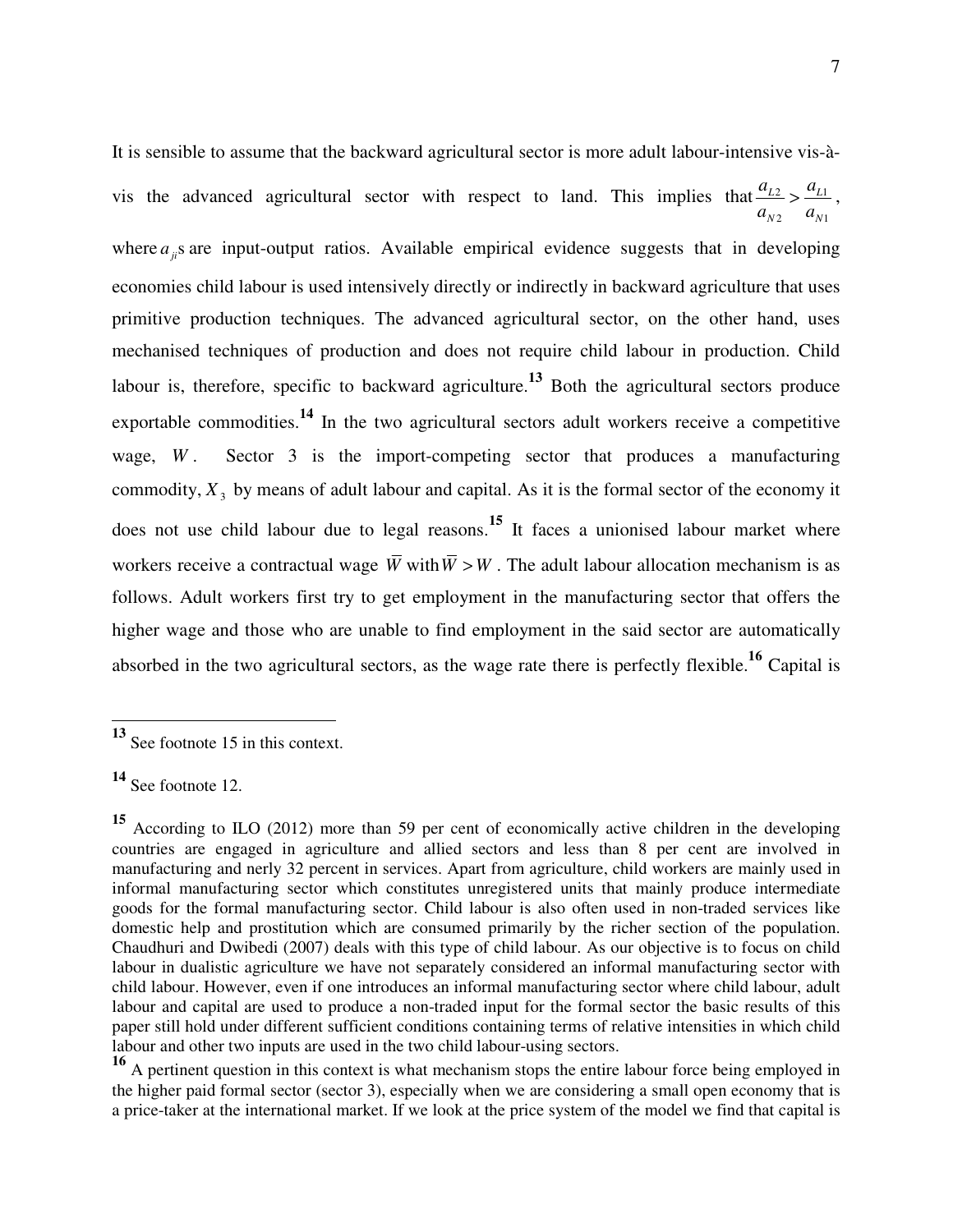completely mobile between sector 1 and sector 3. Owing to the small open economy assumption prices of all commodities (e.g.  $P_2$  and  $P_3$ ) are given internationally. Competitive markets, except the formal sector labour market, constant returns to scale (CRS) technologies with positive and diminishing marginal productivities of inputs**17** and full-employment of resources are assumed. Finally, commodity 1, the price of which is also given internationally, is chosen as the numeraire.

The following three equations present the zero-profit conditions relating to the three sectors of the economy.

$$
Wa_{L1} + Ra_{N1} + ra_{K1} = 1 \tag{1}
$$

$$
Wa_{L2} + W_C a_{C2} + Ra_{N2} = P_2
$$
 (2)

$$
Wa_{L3} + ra_{K3} = P_3 \tag{3}
$$

where  $R$ ,  $r$  and  $W_c$  stand for return to land, return to capital and child wage rate, respectively. The other symbols have already been defined.

Complete utilization of adult labour, capital, land and child labour imply the following four equations, respectively.

j

used by sector 1 and sector 3. The return to capital,  $r$ , is determined from equation (3) as *W* and  $P_3$  are exogenously given. Once *r* is determined the factor coefficients in sector 3 i.e.  $a_{L3}$  and  $a_{K3}$  are also determined. Sector 1 uses  $a_{K1}X_1$  units of capital. All other factor prices and factor-coefficients are determined from the remaining two price equations and the factor endowments equations. As commodity prices and factor endowments are given all other factor prices and factor coefficients are also given. Now sector 3 actually gets  $(K - a_{K1}X_1)$  amount of capital which in turn can produce  $(\frac{K - a_{K1}X_1}{r})$ 3  $\left( \frac{K - u_{K1}X_1}{k} \right)$ *K*  $K - a_{K} X$ *a*  $\frac{-a_{K1}X_1}{a_{K1}}$ units of good 3 and can at best employ  $\left(\frac{R_{K1}X_1}{a}\right) a_{L3}$ 3  $\left(\frac{K - u_{Kl}X_1}{2}\right)a_L$ *K*  $\frac{K - a_{K1}X_1}{\longrightarrow}$ *a*  $\frac{-a_{\text{K1}}X_1}{a_{\text{K1}}}a_{\text{K2}}$  number of workers. For a wide range of parameter values the labour endowment, L, is greater than  $\left(\frac{A - a_{K1}A_1}{2}\right) a_{K2}$ 3  $\left( \frac{K - u_{Kl}X_l}{l} \right) a_l$ *K*  $\frac{K - a_{K1}X_1}{K}$ *a*  $\frac{-a_{\kappa_1}X_1}{a_{\kappa_1}}a_{\kappa_2}$ . This is the case which we are considering. Therefore, owing to scarcity of capital all workers are not employed in sector 3. However, the employment level in

this sector rises if the capital stock of the economy goes up.

**17** The land-output ratios in the two agricultural sectors  $(a_{N1} \text{ and } a_{N2})$  have been assumed to be technologically given. However, the other inputs exhibit CRS between themselves.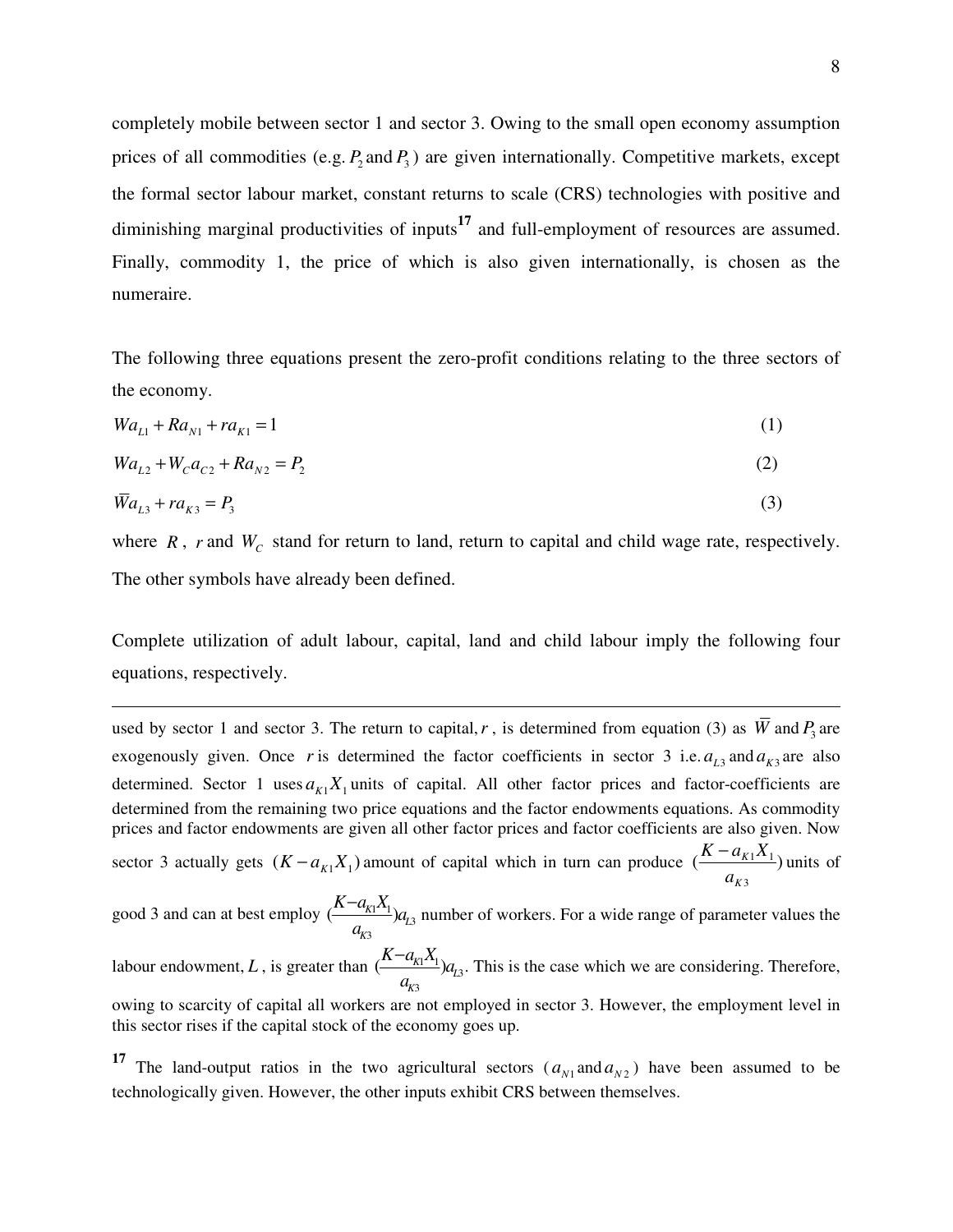$$
a_{L1}X_1 + a_{L2}X_2 + a_{L3}X_3 = L \tag{4}
$$

$$
a_{K1}X_1 + a_{K3}X_3 = K \tag{5}
$$

$$
a_{N1}X_1 + a_{N2}X_2 = N \tag{6}
$$

$$
a_{c2}X_2 = L_c \tag{7}
$$

While the economy is endowed with given levels of adult labour, land and capital<sup>18</sup>, the aggregate supply of child labour,  $L_c$ , is endogenously determined from the utility maximizing behavior of the households.

#### **2.1. Household behaviour**

Supply function of child labour is derived from the utility maximizing behaviour of the representative altruistic household. We assume that all working families are identical in every respect and each household consists of only one adult member and *n* number of children. Adult workers who work in the higher paid manufacturing sector earn sufficiently higher wage such that they do not send their children to work**19**. On the contrary, labourers who are engaged in the two agricultural sectors earn a low competitive wage which is less than the critical wage**<sup>20</sup>** (Basu and Van (1998)) and therefore send many of their children to the job market to supplement

**<sup>18</sup>** The capital endowment of the economy may, however, increase in the presence of either foreign direct investment (FDI) or domestic capital accumulation.

**<sup>19</sup>** Basu and Van (1998) have shown that if child labour and adult labour are substitutes (Substitution Axiom) and if child leisure is a luxury commodity to the poor households (Luxury Axiom), unfavourable adult labour market, responsible for low adult wage rate, is the driving force behind the incidence of child labour. According to the Luxury Axiom, there exists a critical level of adult wage rate, and any adult worker earning below this wage rate, considers himself as poor and does not have the luxury to send his offspring to schools. He is forced to send his children to the job market to supplement low family income out of sheer poverty.

<sup>&</sup>lt;sup>20</sup> We can also quantify this critical value in our model. From equation (10) we can say that  $l_c = 0$  if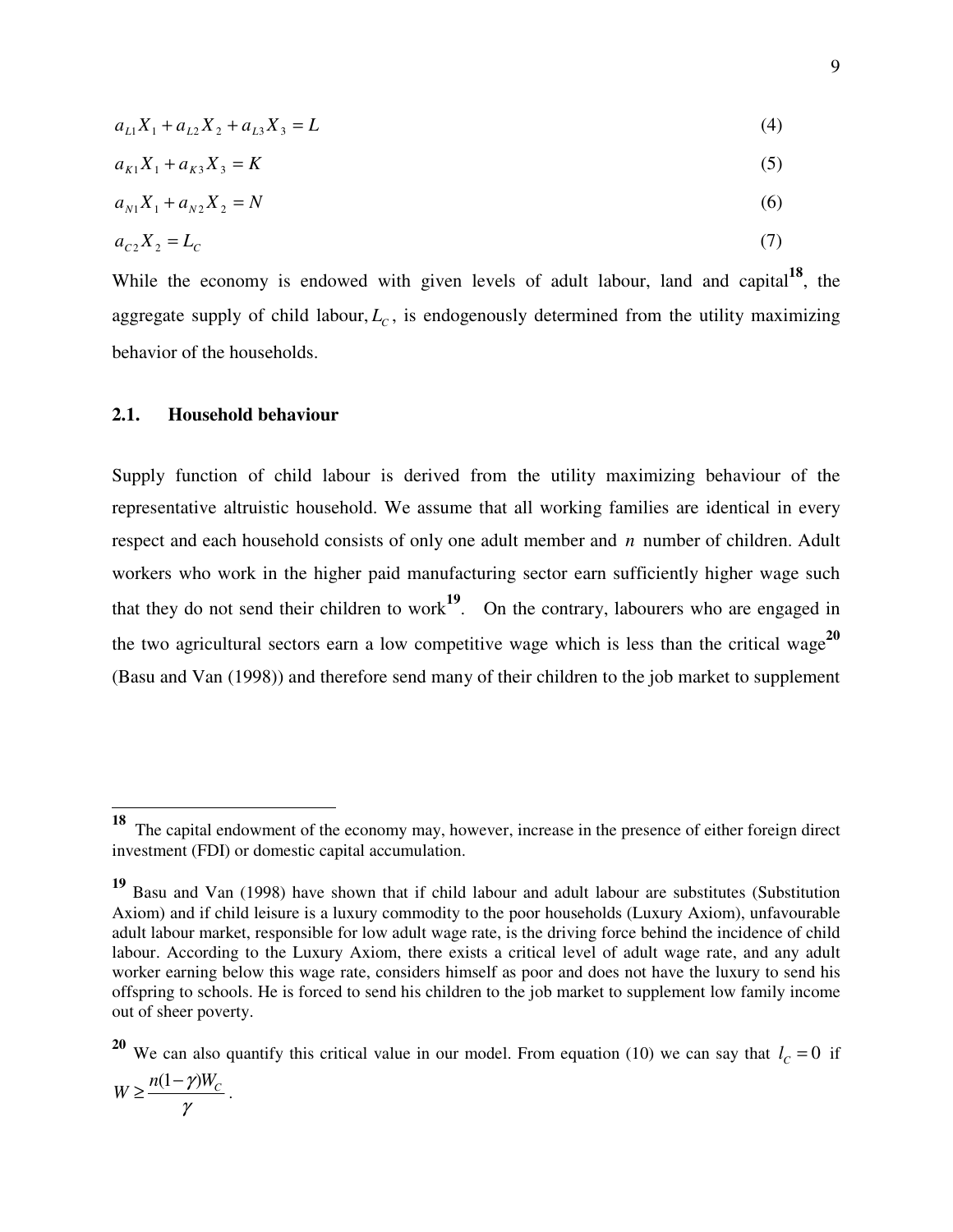low family income. For the sake of simplicity, we assume that capital-owners and land-owners are separate classes and they do not supply any child labour.**<sup>21</sup>**

The supply function of child labour by each poor working family is determined from the utilitymaximizing behaviour of the representative altruistic household who works as wage labour in either of the two agricultural sectors. The altruistic adult member of the family (guardian) decides the number of children to be sent to the work place  $(l_c)$ . The utility function of the representative household is given by

$$
U = U(C_1, C_2, C_3, (n - l_C))
$$

The household derives utility from the consumption of the three commodities,  $C_i$  s for  $i = 1, 2, 3$ ; and from the children's leisure. For analytical simplicity let us consider the following Cobb-Douglas type utility function for each household.

$$
U = A(C_1)^{\alpha} (C_2)^{\beta} (C_3)^{\rho} (n - l_c)^{\gamma}
$$
\n(8)

with  $A > 0$ ,  $1 > \alpha$ ,  $\beta$ ,  $\rho$ ,  $\gamma > 0$ ; and,  $(\alpha + \beta + \rho + \gamma) = 1$ .

It satisfies all the standard properties and it is homogeneous of degree 1.

The household maximizes its utility subject to the following budget constraint.

$$
C_1 + P_2 C_2 + P_3 C_3 = (W_c l_c + W)
$$
\n(9)

where, *W* is the income of the adult worker and  $W<sub>C</sub>l<sub>C</sub>$  measures the income from child labour. Note that commodity 1 has been considered to be the numeraire so that  $P_1 = 1$ .

Maximizing the utility function with respect to its arguments and subject to the above budget constraint and solving for  $l_c$  the following family child labour supply function can be derived.<sup>22</sup>

$$
l_c = [(1 - \gamma)n - \gamma(W/W_c)] \tag{10}
$$

<sup>21</sup> **<sup>21</sup>** Alternatively, one can assume that rental incomes are equally divided among the L number of working families. Consequently, share of rental incomes enters into the household maximization exercise.

**<sup>22</sup>** See Appendix I for mathematical derivations.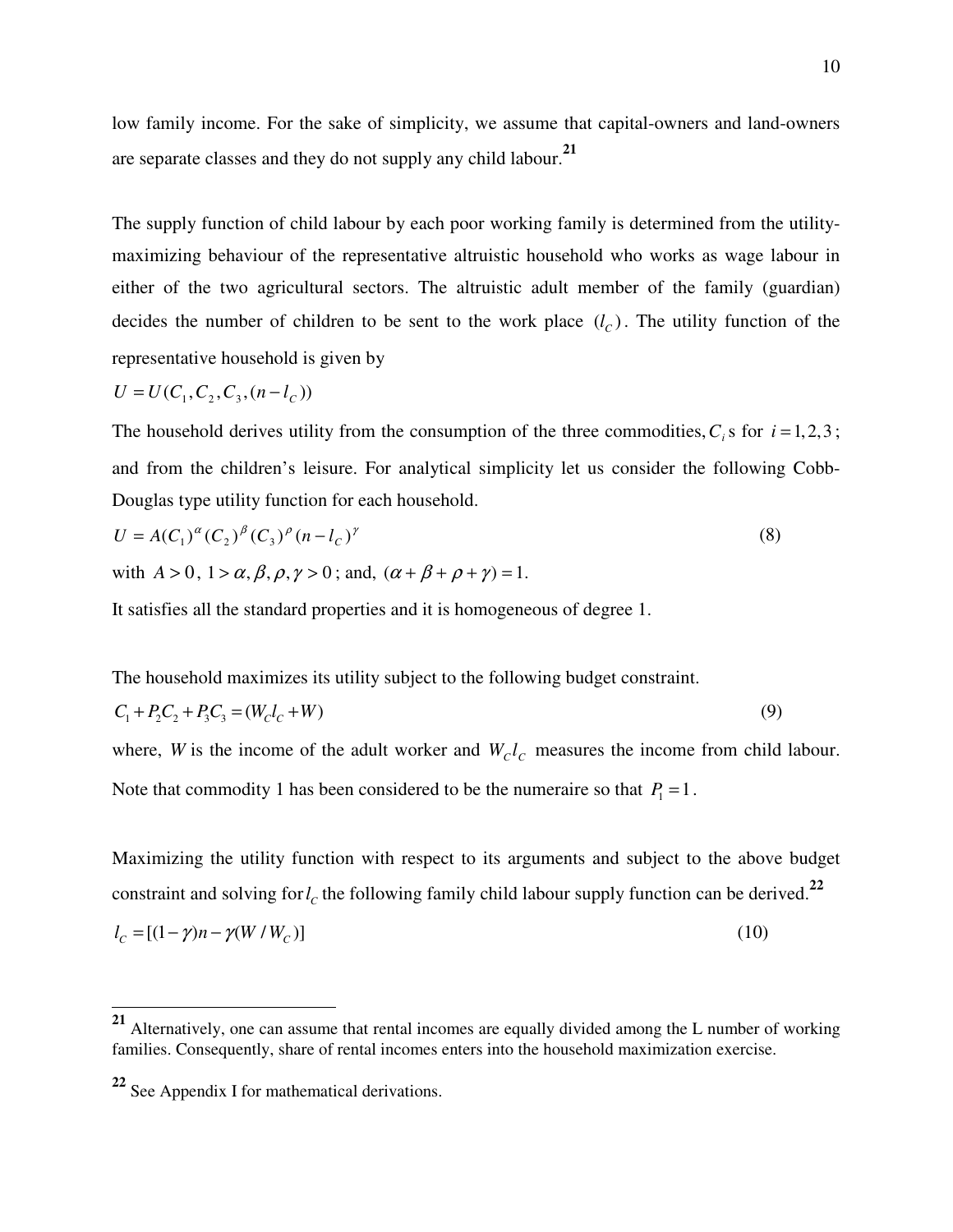A rise in *W* , produces a positive income effect so that the adult worker chooses more leisure for his children and therefore decides to send a fewer number of children to the place of work. An increase in  $W<sub>C</sub>$ , on the other hand, implies increased opportunity cost of leisure and hence produces a negative price effect. This leads to a decrease in children's leisure and hence raises the supply of child labour by each family.**<sup>23</sup>**

In our model there are  $L_1 (= L - a_{L3}X_3)$  number of adult workers engaged in the two agricultural sectors and each of them sends  $l_c$  number of children to workplace. Thus, the aggregate supply function of child labour in the economy is given by

$$
L_C = [(1 - \gamma)n - \gamma(W/W_C)](L - a_{L3}X_3)
$$
\n(11)

#### **2.2. The General Equilibrium Analysis**

-

Using (11), equation (7) can be rewritten as  
\n
$$
a_{C2}X_2 = [(1-\gamma)n - \gamma(W/W_C)](L - a_{L3}X_3)
$$
\n(7.1)

The general equilibrium structure of the economy is represented by equations  $(1) - (6)$ ,  $(7.1)$  and (11). There are eight endogenous variables in the system:  $W, W_c, R, r, X_1, X_2, X_3$  and  $L_c$ . The parameters in the system are:  $P_2, P_3, L, K, N, \overline{W}, \alpha, \beta, \rho, \gamma$  and *n*. Equations (1) – (3) constitute the price system. This is an indecomposable system with three price equations and four factor prices,  $W, W_c$ , *r* and *R*. So factor prices, except *r*, depend on both commodity prices and factor endowments. Given the unionized wage,  $\overline{W}$ , *r* is determined from equation (3). Now  $W, W_c, R, X_1, X_2$  and  $X_3$  are simultaneously obtained from equation (1), (2), (4) – (6) and (7.1). Finally,  $L_c$  is determined from (11).

**<sup>23</sup>** It may be checked that the results of this paper hold for any utility function generating a supply function of child labour that satisfies these two properties.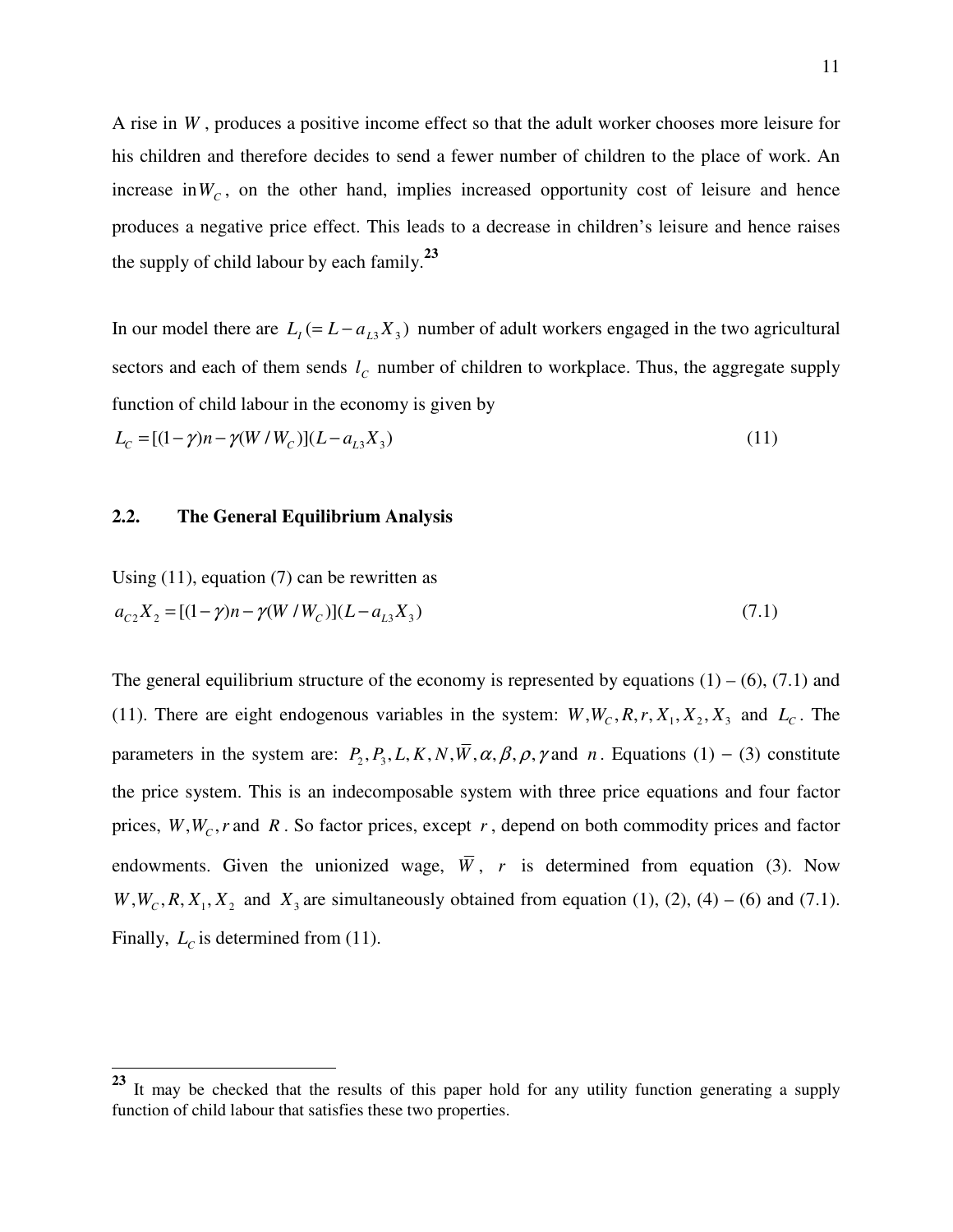# **3. Comparative Statics**

As discussed earlier agriculture in many countries including the developing ones agriculture, irrespective of whether backward or advanced, is supported by different government subsidies. The primary objective of such a fiscal support in a developing economy is poverty alleviation. As these policies are designed to benefit the poorer section of the working population, conventional wisdom suggests that these measures will raise the adult income of the poor households which in turn will put a brake on the problem of child labour in the society. This section is aimed at examining the efficacy of a price subsidy policy either to backward or to advanced agriculture in mitigating the child labour problem and in improving welfare of the child labour-supplying families.

For determining the consequences of a price subsidy policy to backward agriculture, captured through an increase in  $P_2$ , on factor prices and output composition of the economy after totally differentiating equations (1), (2), (4) – (6) and (7.1) and solving we can establish the following proposition.**<sup>24</sup>**

**Proposition 1:** A price subsidy to backward agriculture leads to (i) increases in both adult wage, W, and child wage,  $W_c$ ; (ii) a fall in the  $(W/W_c)$  ratio and an expansion (a contraction) of backward (advanced) agriculture. The manufacturing sector contracts if  $\{S_{KL}^1 | \lambda \big|_{NL}^{12} + \lambda_{N2} \lambda_{L1} S_{LL}^1\} \ge 0.$ <sup>25</sup>

Proposition 1 can be explained in economic terms in the following fashion. As *r* is determined from the zero-profit condition for sector 3 (equation (3)) and remains unchanged despite an increase in  $P_2$ , sector 1 and sector 2 together can effectively be regarded as a *Modified* 

**<sup>24</sup>** See Appendix II for detailed derivations.

<sup>&</sup>lt;sup>25</sup> Here  $S_{ji}^k$  is the degree of substitution between factors *j* and *i* in the *k* th sector with  $S_{ji}^k > 0$  for  $j \neq i$ ; and,  $S_{jj}^k < 0$  while  $\lambda_{ji}$  is the allocative share of *j* th input in *i* th sector. Besides,  $|\lambda|_{NL}^{12} = (\lambda_{N1}\lambda_{L2} - \lambda_{L1}\lambda_{N2}) > 0$  as backward agriculture (sector 2) is more adult labour-intensive vis-à-vis advanced agriculture (sector 1) with respect to land.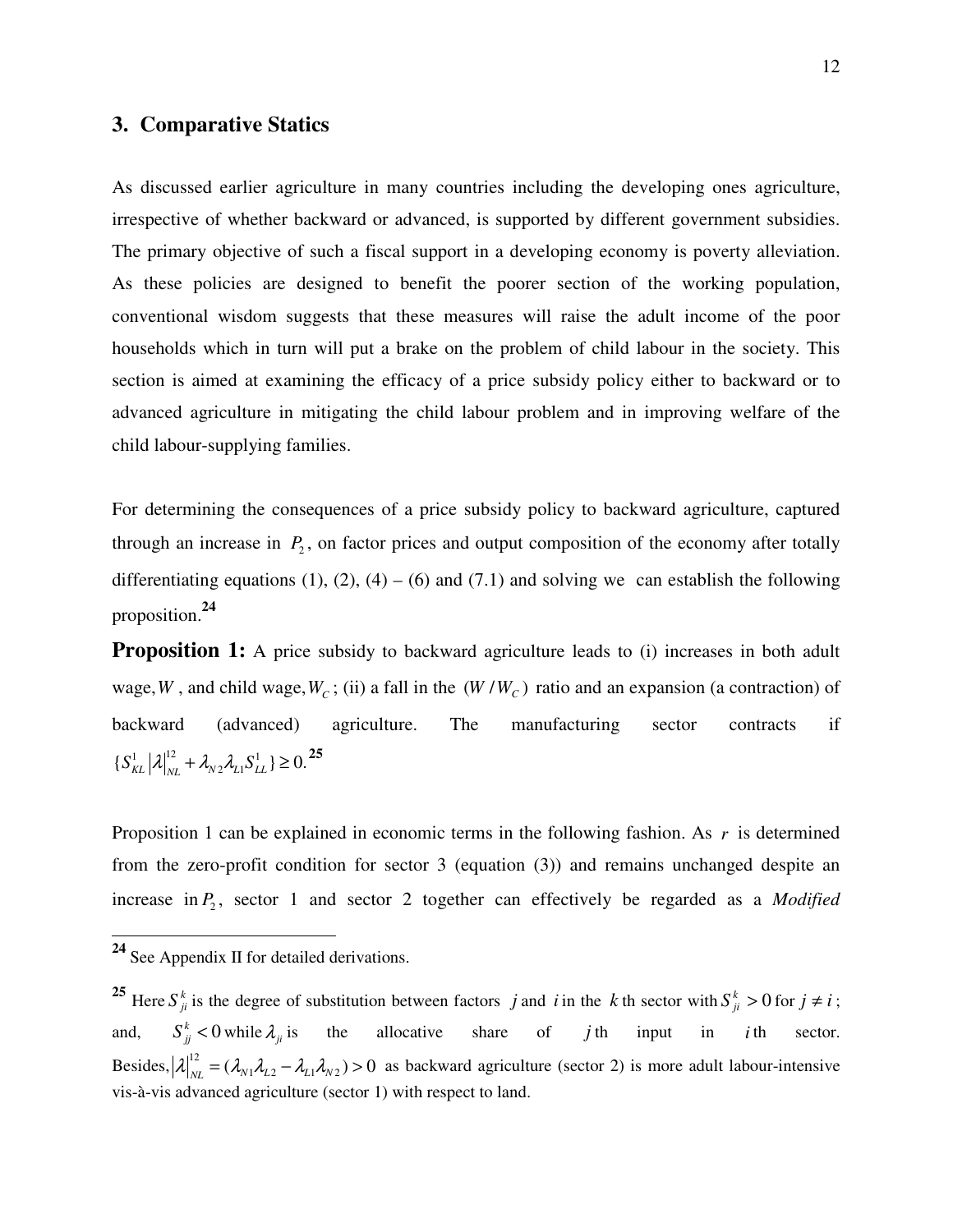*Hechscher-Ohlin subsystem (MHOSS)* because they use two common inputs: adult labour and land. The modification is due to the fact that apart from adult labour and land, sector 2 uses child labour and sector 1 uses capital as inputs. An increase in  $P_2$  lowers the rate of return to land,  $R_1$ , and raises the adult wage, *W* following a *Stolper-Samuelson type effect,* as sector 2 is more adult labour-intensive than sector 1 with respect to land. As the adult wage rate increases producers in sector 1 substitute adult labour by capital while their counterparts in sector 2 substitute adult labour by child labour. As the adult labour-output ratios  $(a_{L1} \text{ and } a_{L2})$  in the two agricultural sectors fall the availability of adult labour to the *MHOSS* rises which in turn produces an expansionary (a contractionary) effect on sector 2 (sector 1) following a *Rybczynski type effect*. As backward agriculture expands the demand for child labour increases as child labour is specific to that sector. This raises the child wage rate  $(W_c)$ . As both *W* and  $W_c$  increase there would be two opposite effects on the supply of child labour by each family. It is easy to check that the proportionate increase in child wage rate is greater than that in adult wage so that  $(W/W_c)$  falls.<sup>26</sup> What happens to sector 3 will be determined by movement of capital between sector 1 and sector 3. As adult wage rate increases, with given rate of interest and constant land coefficient, wage-rental ratio in the advanced agricultural sector increases and producer substitute adult labour by capital resulting in an increase in  $a_{K1}$ . But as sector 1 has contracted the net effect on the use of capital in this sector is ambiguous. However, it can be proved that the use of capital increases (decreases) in sector 1 (sector 3) under the sufficient condition that  $\{S_{KL}^1 | \lambda_{NL}^{12} + \lambda_{N2} \lambda_{L1} S_{LL}^1\} \ge 0$ . Consequently, sector 3 contracts.<sup>27</sup>

<sup>26</sup> **<sup>26</sup>** This result is consistent with specific factor models. For an understanding of how return to intersectorally mobile factors and specific factors react to changes in relative commodity prices, one can go through Jones (1971). See Appendix II for mathematical proof.

<sup>&</sup>lt;sup>27</sup> Note that the capital-output ratio in sector 3 ( $a_{K3}$ ) remains unchanged as *r* does not change.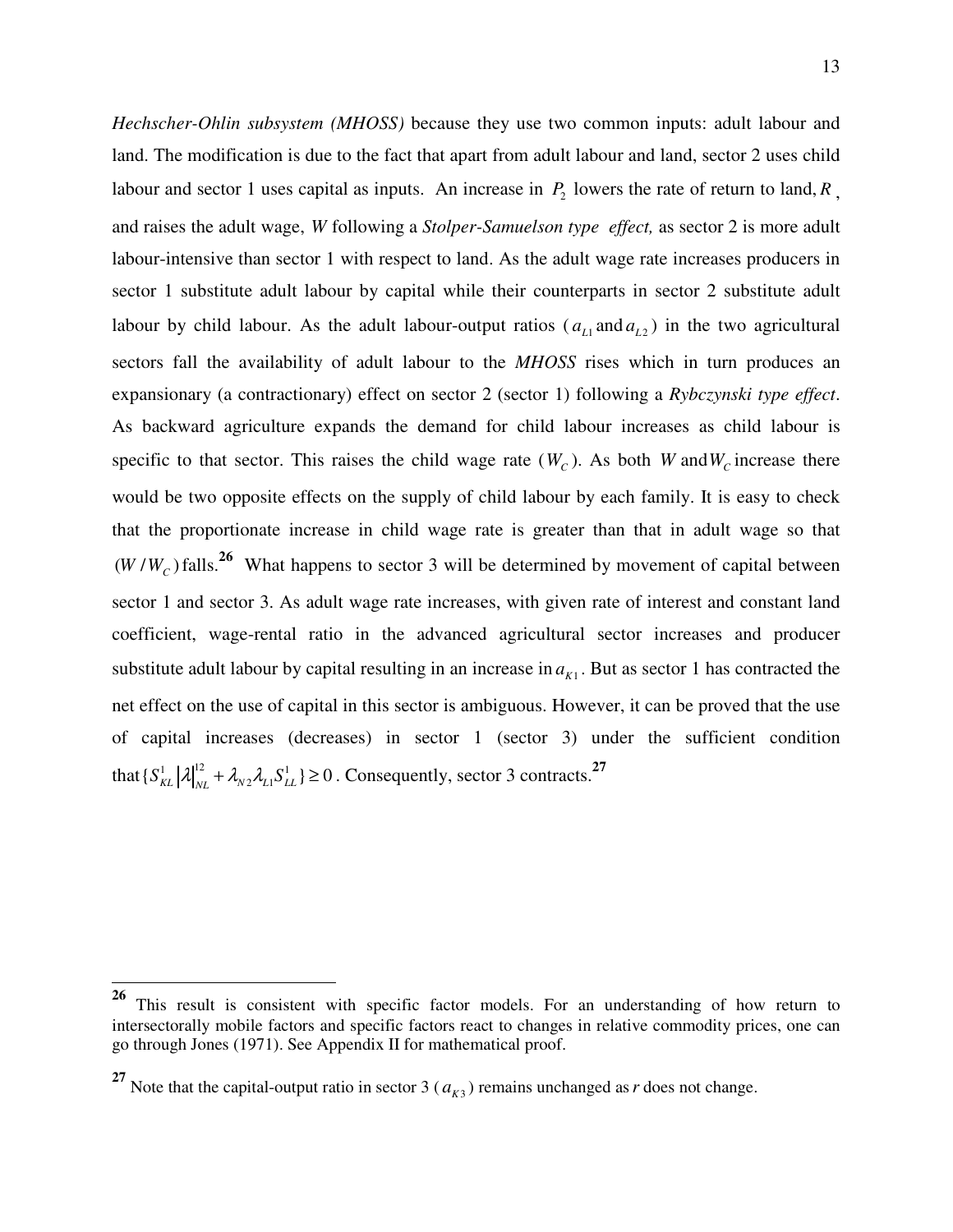# **3.1 Price subsidy to backward agriculture, incidence of child labour and family welfare**

For examining the implication of a price subsidy policy to backward agriculture on the incidence of child labour in the economy we use the aggregate child labour supply function, which is given by equation (11). We note that any policy affects the supply of child labour in two ways: (i) through a change in the size of the adult labour force employed in the two agricultural sectors,  $(L<sub>I</sub> = L - a<sub>L3</sub> X<sub>3</sub>)$ , as these families are considered to be the suppliers of child labour; and, (ii) through a change in  $l_c$  (the number of child workers supplied by each poor family), which results from a change in the  $(W/W_C)$  ratio. Differentiating equation (11) the following proposition can be proved.**<sup>28</sup>**

**Proposition 2:** A price subsidy policy directed towards backward agriculture worsens the problem of child labour in the economy either if  ${S_{KL}^1} |\lambda_{NL}^{12} + \lambda_{N2} \lambda_{L1} S_{LL}^1 \ge 0$ ; or if,  $S_{LC}^2 S_{KL}^1 \ge S_{CC}^2 S_{LL}^1$ .

As explained previously, a price subsidy policy to backward agriculture lowers the  $(W / W_c)$  ratio, which in turn increases the supply of child labour from each poor working family. On the other hand, as the formal sector contracts in terms of output and employment (under the sufficient condition mentioned earlier) the number of poor working families, which are considered to be the suppliers of child labour,  $(L - a_{L3}X_3)$ , increases. So, we have a situation where there are more poor families each supplying an increased number on child worker. Therefore, a price subsidy to backward agriculture aggravates the problem of child labour in the society.

We now turn our attention to examine implication of a price subsidy policy to backward agriculture on the welfare of the child labour-supplying families. We capture this in terms of the

**<sup>28</sup>** This has been mathematically proved in Appendix IV.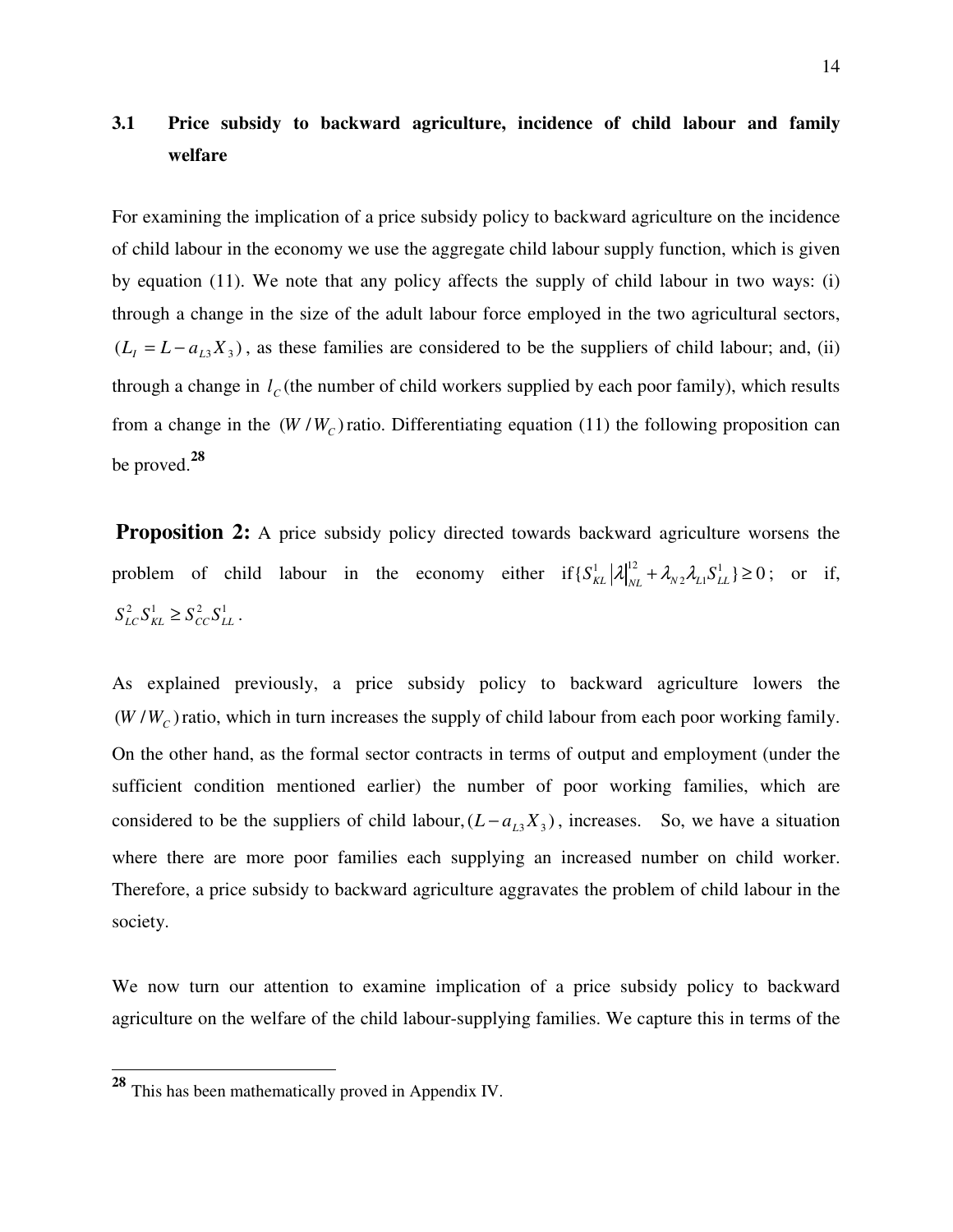family utility function (equation (8)). After substituting the optimum values of consumption of commodities ( $C_1$ ,  $C_2$  and  $C_3$ ) and children's leisure ( $n-l_c$ ) in the family utility function, totally differentiating and rearranging terms the following proposition**29** can be established.

**Proposition 3:** A price subsidy policy to backward agriculture unambiguously improves the welfare of each child labour-supplying family.

A price subsidy to backward agriculture raises both the adult wage, *W* and child wage,  $W_c$ . This generates income effect which leads to increased consumption of all the physical commodities  $(C_1, C_2$  and  $C_3$ ). The children's leisure,  $(n-l_c)$ , also increases due to the positive income effect. But, as the opportunity cost of leisure  $(W<sub>C</sub>)$  has increased, children's leisure falls due to a negative price effect. As  $(W / W_c)$  ratio falls, the price effect dominates over the income effect. The net outcome would be a decrease in children's leisure and hence an increase in the supply of child labour  $(l_c)$  by each family. This works negatively on welfare of the family. However, our analysis shows that the increase in family welfare caused due to increases in physical commodities dominates over the decrease in household utility resulting from a fall in children's leisure. Hence, family welfare unambiguously improves.

# **3.2 Price subsidy to advanced agriculture, incidence of child labour and family welfare**

A policy of directly subsidizing advanced agriculture in the form of a price and/or a credit subsidy will be effective in lessening the gravity of the child labour problem but at the cost of lowering the adult wage rate and family welfare. A mere inspection of the price system (equations  $(1)$  –  $(3)$ ) reveals that a price and/or a credit subsidy to advanced agriculture effectively raises the relative price of commodity 1. This produces a *Stolper-Samuelson effect* in the *MHOSS* that results in an increase in the return to land, *R* and a decrease in the adult wage, *W* as sector 1 is more land-intensive relative to sector 2 with respect to adult labour. This produces an expansionary (a contractionary) effect on sector 1 (sector 2). As sector 2 contracts

**<sup>29</sup>** For mathematical derivation see Appendix V.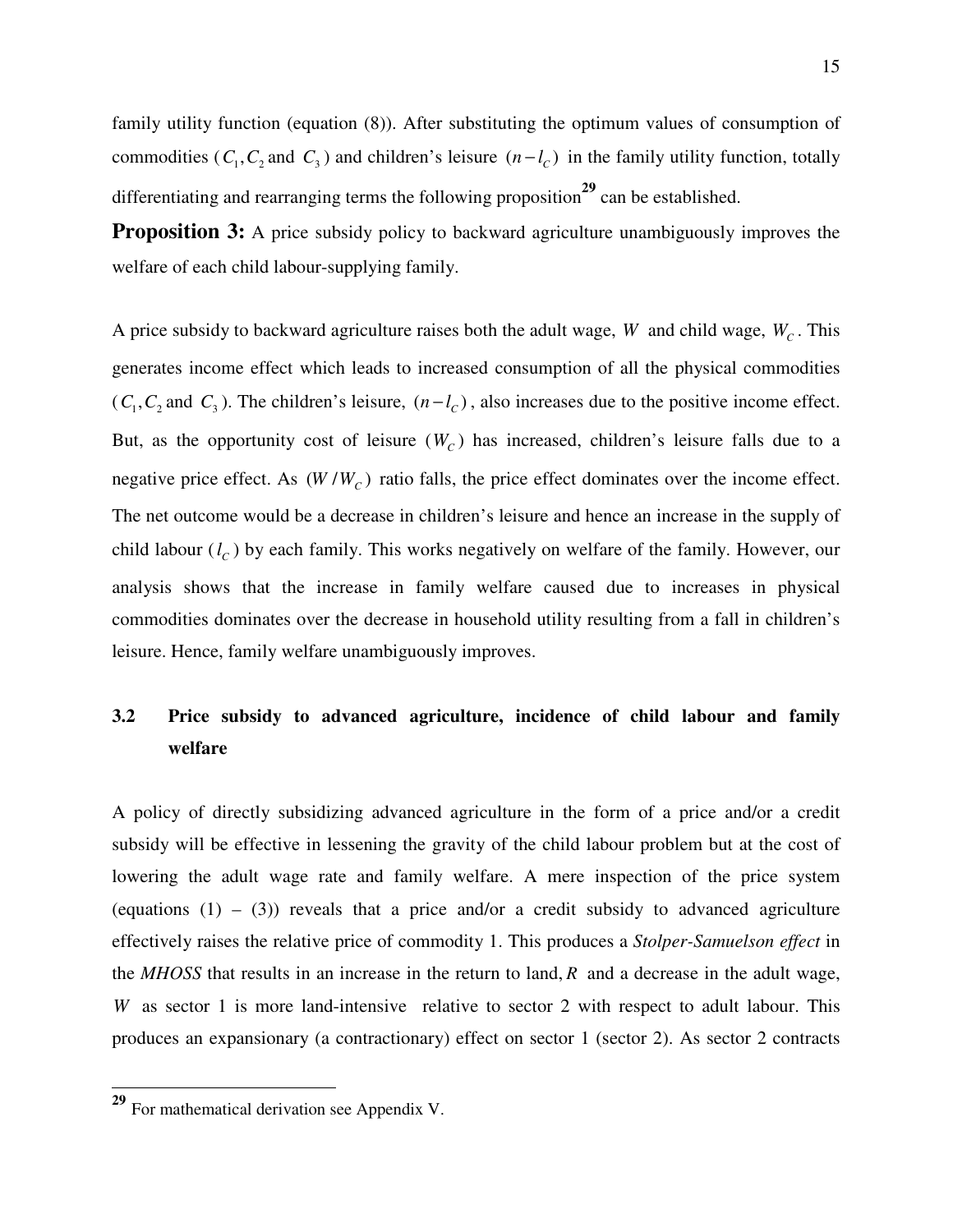the demand for child labour goes down as it is specific to this sector. Consequently, the child wage rate falls. From the standard trade-theoretic result it follows that the return to the specific factor (child labour) falls at a higher rate relative to that of the intersectorally mobile factor (adult labour). Consequently, the  $(W / W_c)$  ratio rises. This lowers the supply of child labour by each poor working family, $l_c$  (equation (10)). It can be shown<sup>30</sup> that under a few alternative sufficient conditions sector 3 expands. So, we have a situation where there are a fewer families with each of them supplying a lower number of child workers. Consequently, the aggregate supply of child labour falls. On the other hand, we have found that both  $W$  and  $W_c$  fall due to this policy. Hence, the aggregate income of each family unequivocally plummets as  $l_c$  falls too. As family welfare is a positive function of the aggregate income, the well-being of each child labour-supplying family worsens although children's leisure rises due to price effect.

This establishes the following proposition.

-

**Proposition 4:** A price and/or a credit subsidy policy to advanced agriculture succeeds in bringing down the prevalence of child labour in the society under the sufficient condition that  $\left\{ S_{KL}^1 | \lambda_{NL}^1 + \lambda_{N2} \lambda_{L1} S_{LL}^1 \right\} \ge 0$ . However, this policy lowers family welfare of the child laboursupplying families.

So, our results indicate that a subsidy policy, either to backward agriculture or to advanced agriculture, cannot simultaneously mitigate the incidence of child labour and improve welfare of the poor families.**<sup>31</sup>**

**<sup>30</sup>** Interested readers can easily check this after going through Appendices II and III or can obtain proofs from the authors on request.

**<sup>31</sup>** Additionally, different subsidies distort relative prices of commodities and consequently lead to misallocation of economic resources between the sectors which would affect social welfare of the economy adversely.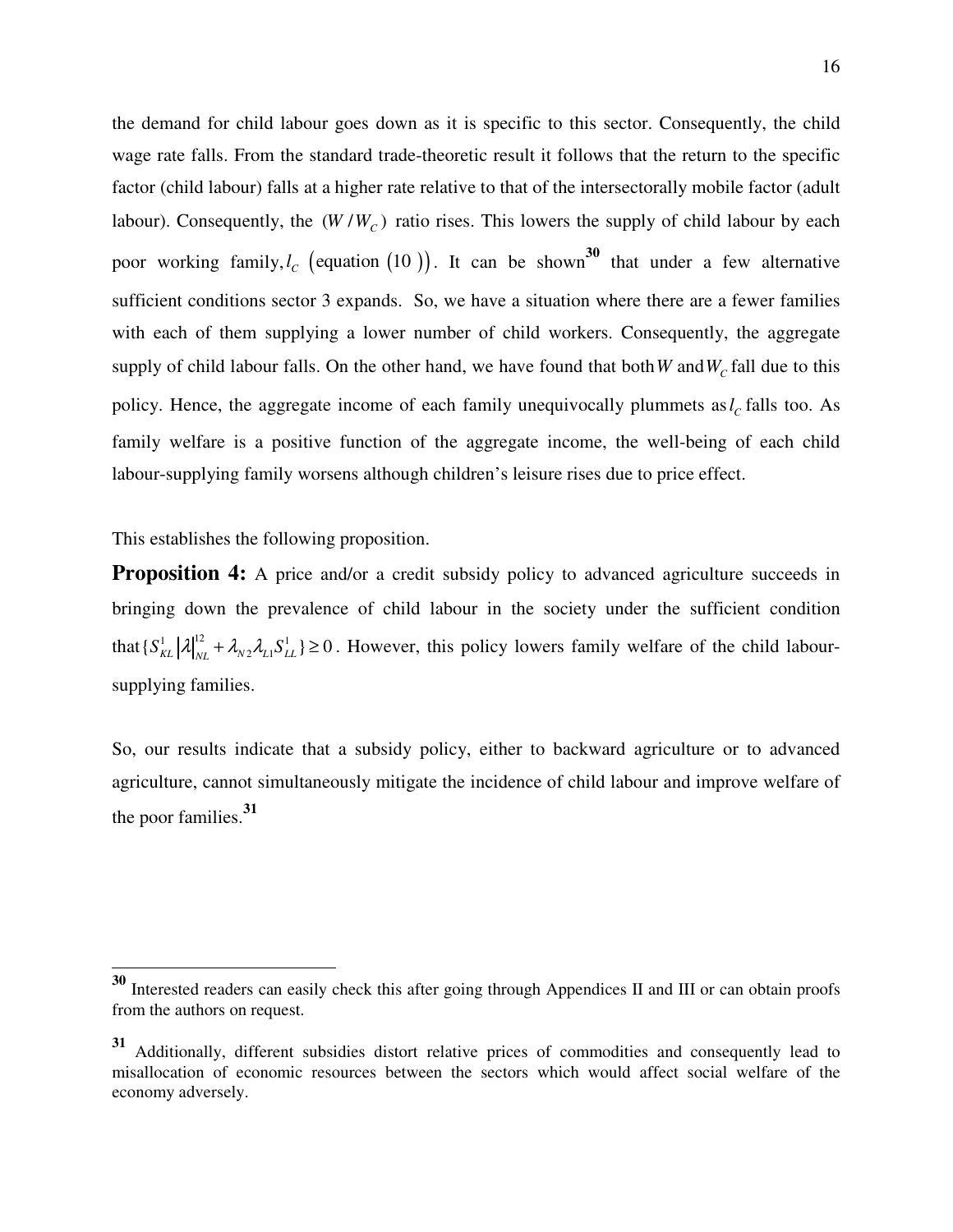# **4. Quest for alternative policies**

A pertinent question at this juncture is what alternative policy (ies) we can recommend that would simultaneously be effective in combating the problem of child labour and in improving welfare of the poor families, especially when the conventional subsidy policies fail to deliver the goods. In this connection, we would like to examine the efficacies of (i) a direct cash transfer to poor families; and, (ii) a policy economic growth through FDI on both child labour and welfare of poor families.**<sup>32</sup>**

## **4.1 Direct cash transfer to poor households**

The recent trend worldwide has been to move away from the distortionary market invention mechanism by a welfare-state through traditional subsidies towards decoupled income support preferably in the form of direct cash transfer for more egalitarian distribution of income. The preference for a direct cash transfer is implicit in the rules of the WTO agreement as well. The reason for this is that in economic theory market interventions through subsidies distort trade and production whereas such effects are minimal for decoupled income support. India, for example, has started implementing direct cash transfer for some of its subsidy programs to target groups through the "Aadhaar scheme".**<sup>33</sup>**

We analyze the effect of a direct cash transfer given to poor households by introducing a lumpsum per cash transfer to each poor family of the amount  $G > 0$ . This per capita cash transfer,  $G$ , will be added to family income from non-child labour sources. This will lead to a family child labour supply function as follows.**<sup>34</sup>**

**34** From equation (12) it is evident that  $l_c = 0$  if  $(W + G) \ge \frac{n(1 - \gamma)W_c}{N}$ γ  $+ G \geq \frac{n(1-\gamma)W_c}{\gamma}.$ 

**<sup>32</sup>** We are grateful to the anonymous referee for very useful and constructive comments on these issues.

**<sup>33</sup>** It is a centralised electronic benefit transfer system to undertake transfer of benefits (like old age pension, social security pension etc.) and subsidies directly to the beneficiaries, by way of crediting to their bank accounts. See http://www.npci.org.in/AEPSOverview.aspx and www.apmaheshbank.com/faqand-mandate.doc for more details.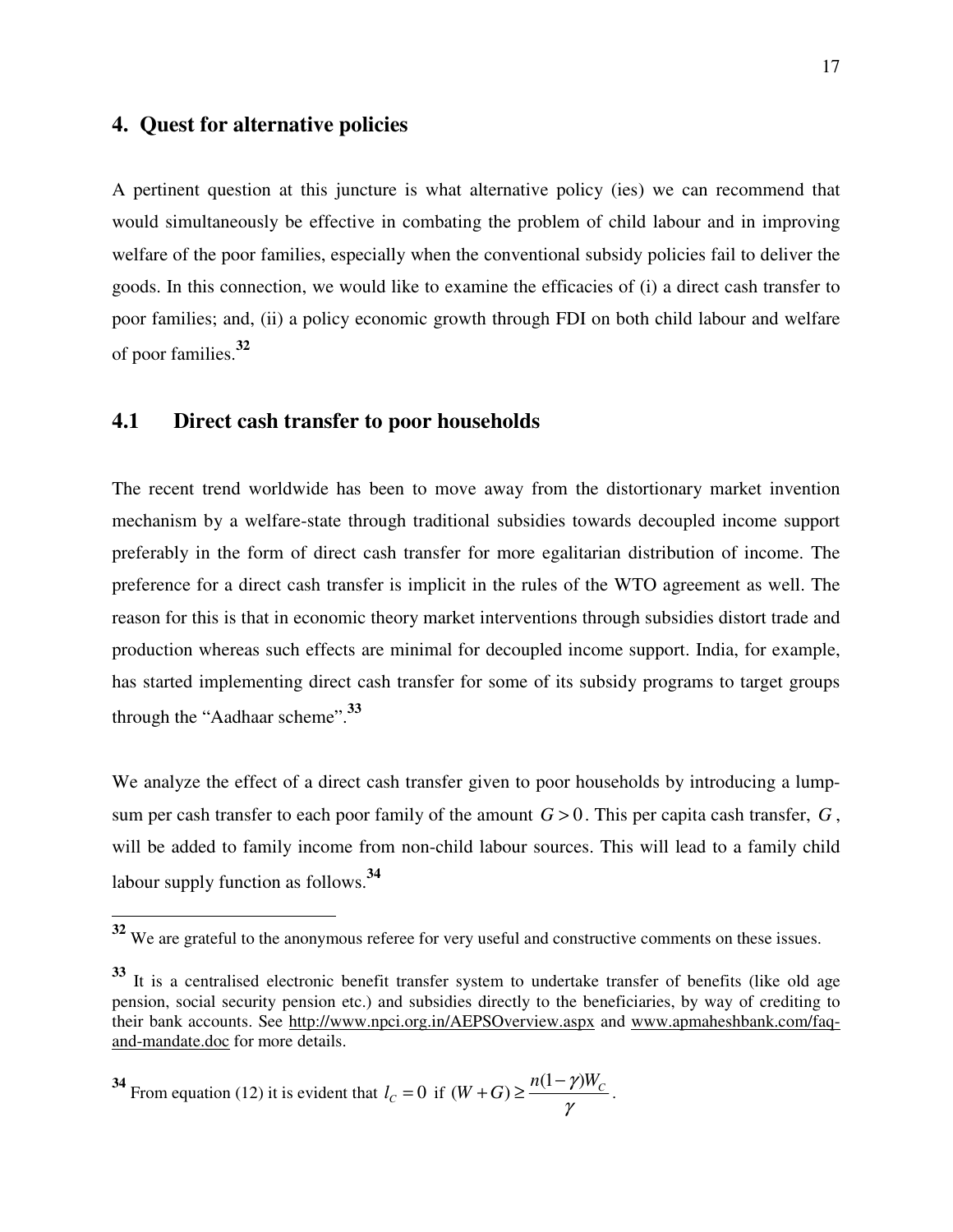$$
l_c = [(1 - \gamma)n - \gamma((W + G)/W_c)]
$$
\n(12)

Apart from its usual properties as discussed earlier (equation 10) family child labour is now influenced by the amount of the direct cash transfer, *G* , by the government. A rise in *G* produces a positive income effect so that the adult worker chooses more leisure for his children and therefore decides to send a fewer number of children to the workplace. This is the direct effect of cash transfer on child labour.

The modified aggregate supply function of child labour would be

$$
L_{c} = [(1 - \gamma)n - \gamma((W + G)/W_{c})](L - a_{L3}X_{3})
$$
\n(11.1)

For determining the consequences of the cash transfer policy on factor prices, output composition and aggregate supply of child labour after totally differentiating equations (1), (2),  $(4) - (7)$ ,  $(8)$  and  $(11.1)$ , solving and simplifying we can establish the following proposition.<sup>35</sup>

**Proposition 5:** An increase in direct cash transfer to poor families leads to (i) a fall in adult wage (*W*); (ii) an increase in aggregate income from non-child sources ( $W + G$ ); (iii) a fall in child wage  $(W_c)$ ; (iv) a contraction of the formal manufacturing sector; (v) a lower incidence of child labour ( *L<sup>C</sup>* ); and, (vi) an improvement in welfare of each child labour-supplying family.

We now interpret these results in economic terms. An increase in direct cash transfer lowers the supply of child labour by each poor family through a direct positive income effect at given *W* and  $W_c$ . This lowers the aggregate supply of child labour given the output composition of the economy. However,  $W$ ,  $W_c$  and the output composition would not change remain unchanged. This is because of the following reasons. Backward agriculture being the only sector that uses child labour contracts and releases adult labour and land which would expand the advanced agricultural sector. As advanced agriculture is less adult labour-intensive relative to backward agriculture both *W* and *W<sub>C</sub>* would fall. Although *W* falls, the aggregate income of

**<sup>35</sup>** See Appendix VI for mathematical derivations.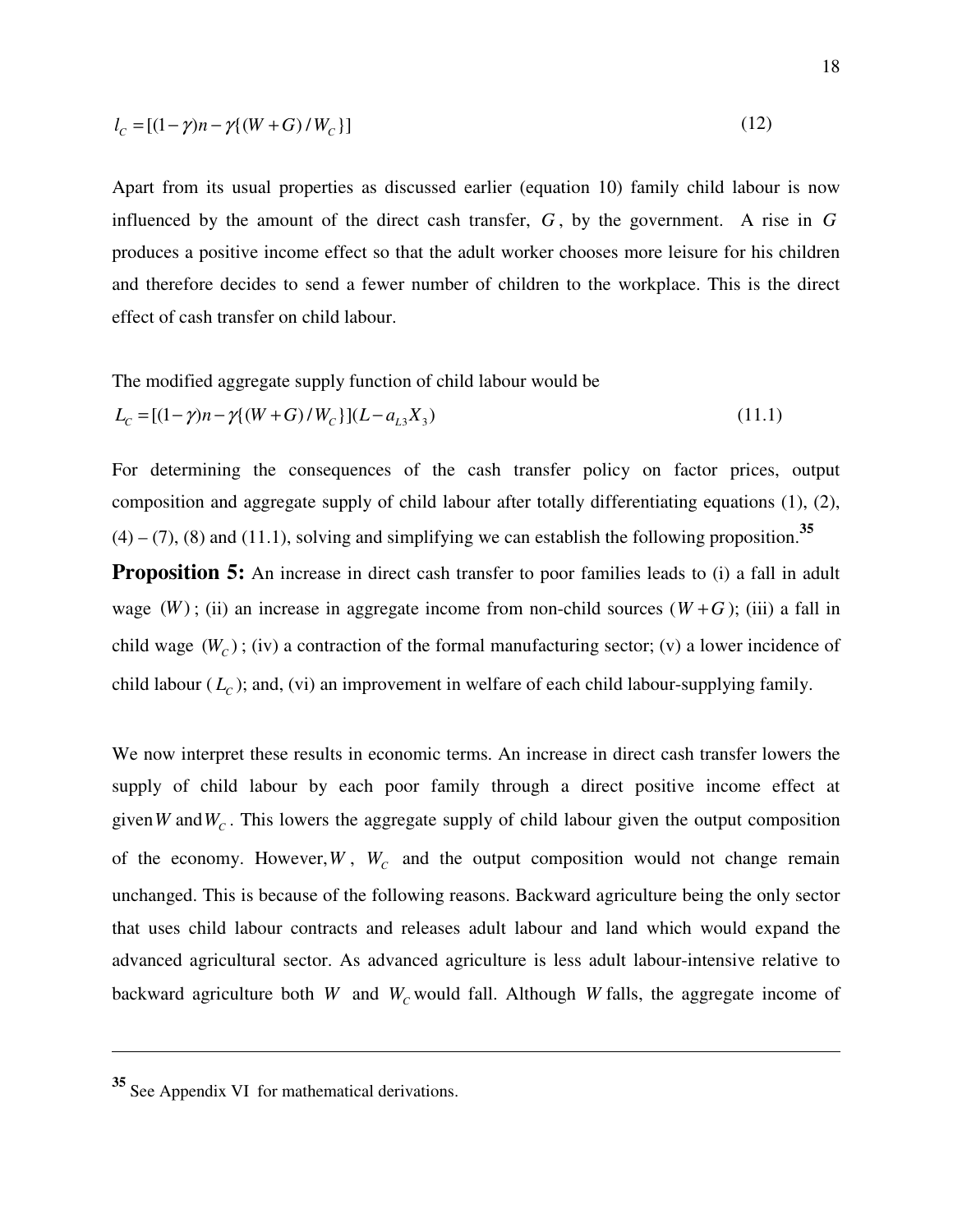every poor family from non-child labour sources including the cash transfer i.e. ( $W + G$ ) rises.<sup>36</sup> So the supply of child labour by each family,  $l_c$ , indeed falls due to both income and price effects.**37** On the other hand, the expanding advanced agriculture draws capital from the formal manufacturing sector (sector 3) causing the latter sector to contract both in terms of output and employment. So, a larger number of adult workers are now absorbed in the two agricultural sectors each of them sending a lower number of children to the job market. The effect on the aggregate child labour supply at this stage remains inconclusive. However, our analysis shows that the net effect will be an unambiguous fall in the aggregate supply of child labour in the society.**38** A recent empirical study by Hoop and Rosati (2014) also supports our theoretical findings. They have found that cash transfers as an anti-poverty strategy seems to be effective to reduce child labor incidence.

The welfare effect of the direct cash transfer policy also works in favour of the child laboursupplying families.<sup>39</sup> As the aggregate non-child income of each family increases it would be able to consume higher amounts of all commodities including children's leisure due to positive income effect. Besides, as  $W_c$  has fallen it would enable the family to consume some more children's leisure. Hence, the welfare of the family improves due to both income and price effects.**<sup>40</sup>**

**<sup>36</sup>** See Appendix VI.

<sup>&</sup>lt;sup>37</sup> Note that the opportunity cost of children's leisure,  $W_c$ , has decreased.

**<sup>38</sup>** See Appendix VI for mathematical derivations.

**<sup>39</sup>** See Appendix VI for mathematical proofs of this result.

**<sup>40</sup>** In this connection, it may be mentioned that Chaudhuri (2010) has also found that the direct cash transfer scheme instead of a mid-day meal program is likely to be effective in eradicating the problem of child labour and in improving welfare of the poor families.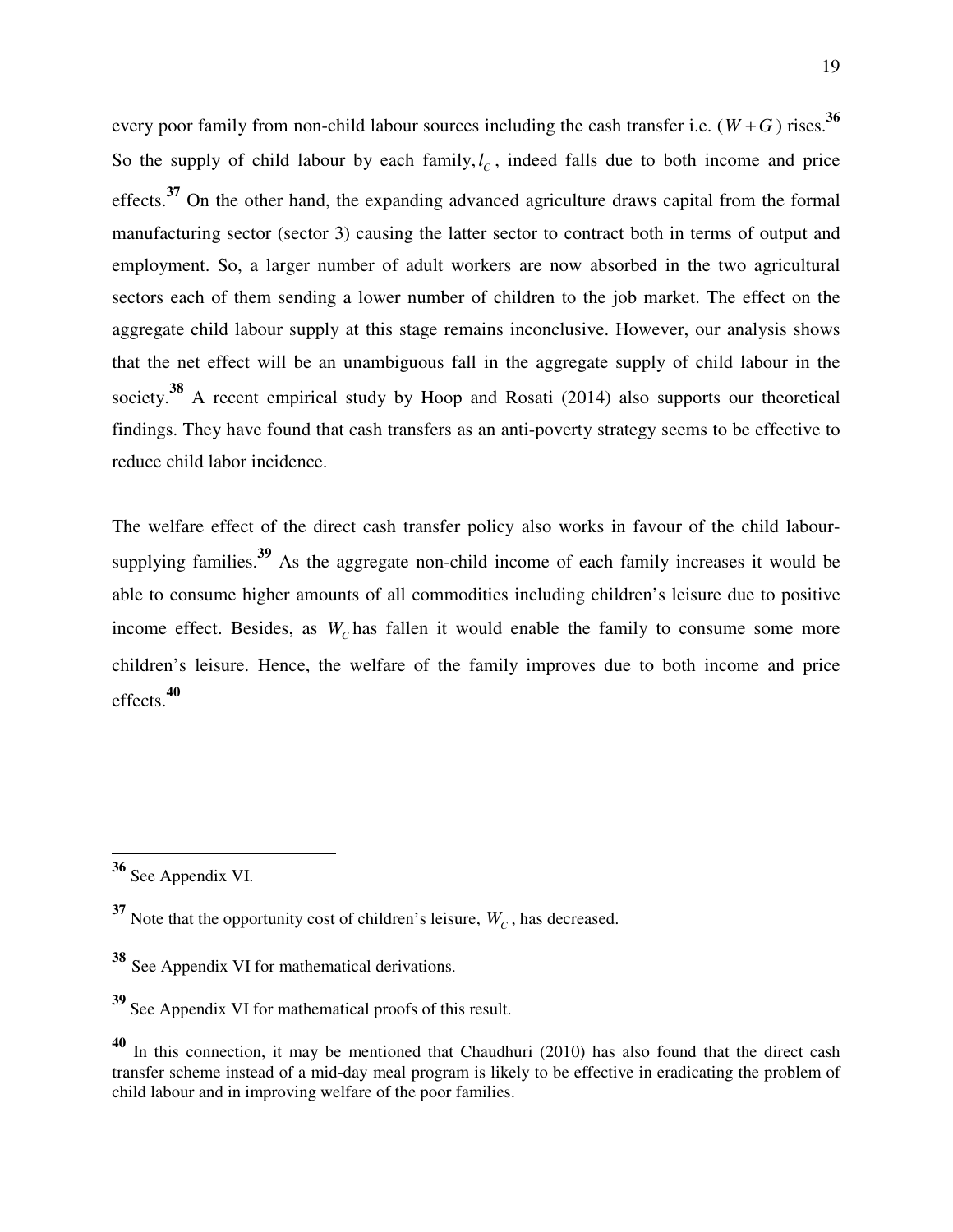# **4.2 Capital led growth**

Another alternative policy to combat child labour could be fostering economic growth through FDI that attacks the problem from both the demand side and the supply side.**41** Our analyses so far suggest that a policy that works through the supply side as well as the demand side of the problem is likely to be effective under the given circumstances. Economic growth through FDI is such a policy and is likely to expand advanced agriculture and lower the demand for child labour simply because it uses mechanized techniques of cultivation.**42** To capture the effects of FDI totally differentiating equations (1), (2), (4) – (6), (7.1), (8) and (11), solving and simplifying we get the following results.**43, 44**

**Proposition 6:** An inflow of foreign capital leads to (i) an increase in adult wage, *W*; (ii) a fall in child wage,  $W_c$ ; (iii) an increase in the  $(W/W_c)$  ratio; and, (iv) and an expansion (a contraction) of the advanced (backward) agricultural sector. The manufacturing sector also expands owing to capital inflows. All these lead to an unambiguous fall in the aggregate supply of child labour in the economy. Welfare of each child labour-supplying family also improves as a consequence.

Foreign capital inflows raise the capital stock of the economy. But the rate of return to capital does not change as it is determined from equation (3). Both the capital-using sectors i.e. sector 1 and sector 3 expand.**45** This raises the demand for adult labour. Consequently, the adult wage in

**<sup>41</sup>** This point would be clear from the subsequent analysis.

**<sup>42</sup>** In our analysis, the distinction between domestic capital and foreign capital is not important. So the results as summarized in proposition 4 would remain the same if instead of foreign capital one talks about growth due to domestic capital formation. The distinction is only important if we want to investigate the consequence of the policy on national welfare because in the trade literature on FDI and welfare the standard assumption is that earnings by foreign capital are completely repatriated. See, for example, Chaudhuri and Mukhopadhyay (2009, 2014) among others.

**<sup>43</sup>** For mathematical derivations see Appendices II and III.

**<sup>44</sup>** Here foreign capital and domestic capital are perfect substitutes.

**<sup>45</sup>** See Appendix III.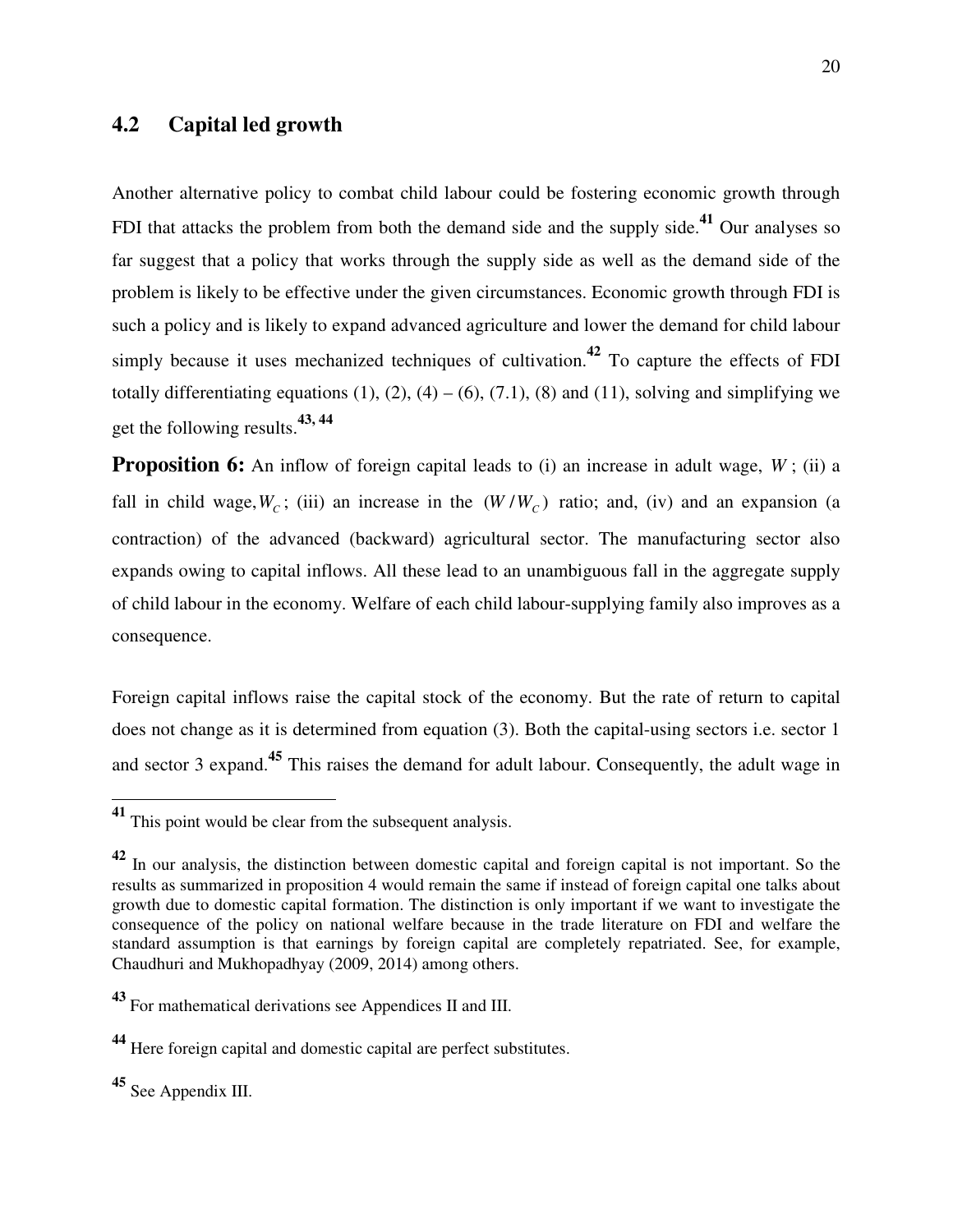the two agricultural sectors,  $W$ , rises. This lowers the return to land,  $R$  (see equation (1)). Sector 2 must contract so as to release additional land required for expansion of sector 1. The contracting backward agriculture (sector 2) also supplies additional adult labour to the expanding other two sectors. The demand for child labour goes down as backward agriculture contracts that lowers the child wage rate,  $W_c$ . As *W* rises and  $W_c$  falls the ratio between adult wage and child wage  $(W / W_c)$  increases unambiguously. This in turn lowers the supply of child labour by each poor working household. On the other hand, as sector 3 has expanded both in terms of output and employment the number of poor working families engaged in the two agricultural sectors falls. So, we have a situation where there are fewer potential child labour supplying families with each of them sending a fewer number of children to workplace. Thus, both the forces work together and result in an unambiguous fall in the aggregate supply of child labour in the society<sup>46</sup>.

The welfare effect of FDI led growth also works in favour of the child labour-supplying families.**47** As mentioned earlier FDI raises the competitive adult wage (*W* ) but lowers child wage rate  $(W<sub>C</sub>)$ . An increase in adult wage income generates a positive income effect that raises consumption of all the commodities including children's leisure,  $(n-l_c)$ . The latter rises even further as its opportunity cost  $(W<sub>C</sub>)$  has decreased. Welfare of each family improves unequivocally as consumption levels of all commodities including children's leisure have increased.

Some researchers may argue that multinational enterprises invest in countries where the extent of child labour is relatively high so that they can exploit lax labour standards prevailing in the developing world. This leads to more decentralization of production process in terms of subcontracting. Empirical investigation by Braun and Busse (2003) that uses cross country information, however, indicates that child labour on the contrary deters foreign direct investment. There are, however, valid arguments how foreign capital can have negative impacts on the economy in terms of land grabbing, exploitation of labour etc. In this paper, we have considered only two issues, namely; the child labour problem and welfare of the poor families. Foreign capital can have many effects (both positive and negative) on the economy and policy makers should analyse those effects more carefully before resorting to this policy. In this context, it is worthwhile to mention that some of these issues have been discussed in Chaudhuri and Mukhopadhyay (2014).

**<sup>47</sup>** See Appendix V for mathematical proofs of this result.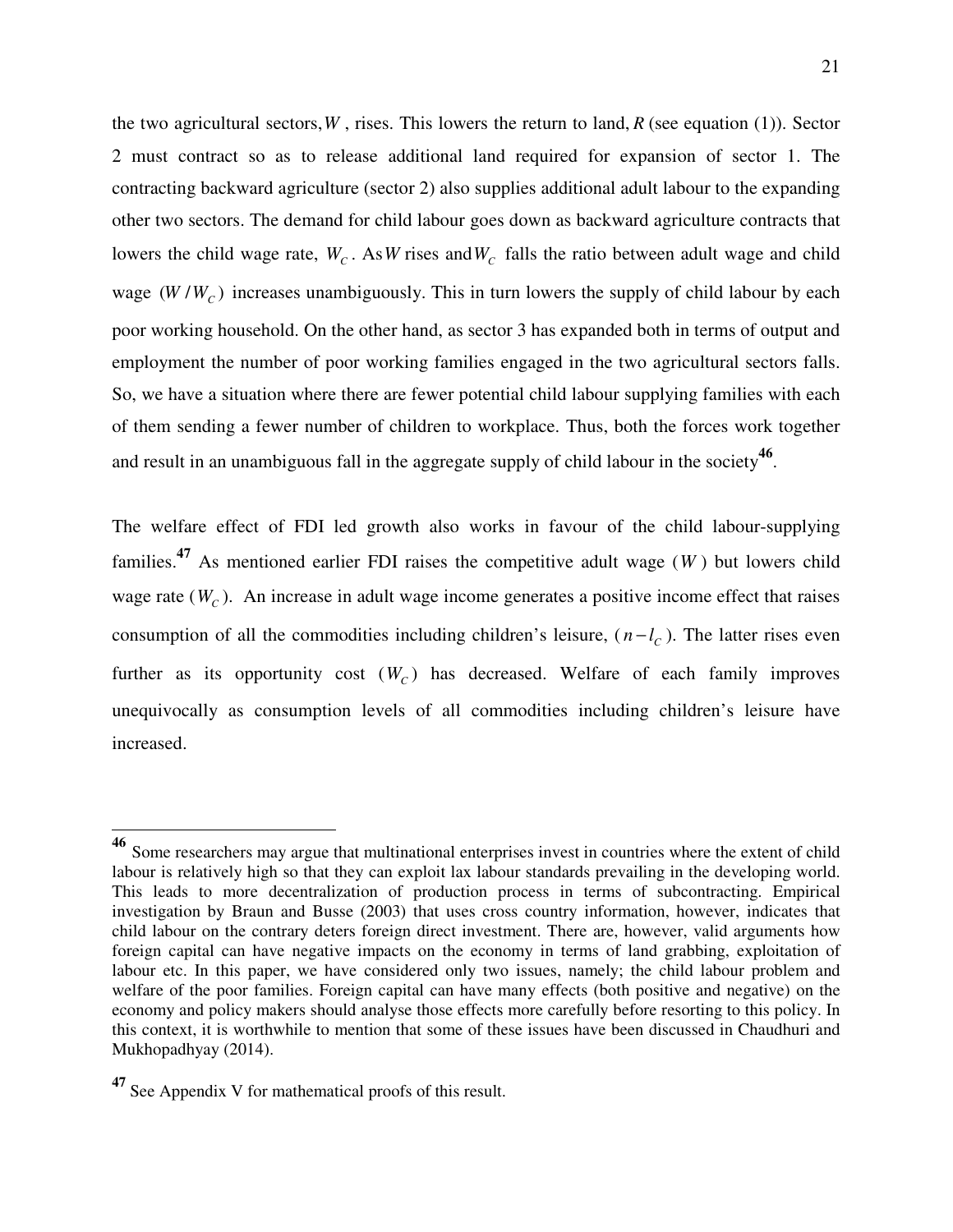# **5. Concluding remarks**

The paper has provided a theoretical explanation why subsidy policies to agriculture especially designed to benefit poorer section of the working population in the agricultural sector of the economy are not capable of mitigating the incidence of child labour and simultaneously improving welfare of the poor families that supply child labour. It is a common belief that agriculture should be subsidized as poorer groups of the working population are employed in this sector who send many of their children out to work to supplement low family incomes. If economic conditions of these people can be improved the social menace of child could automatically be mitigated. The analysis of this paper has challenged this populist belief by using a three-sector general equilibrium model with child labour and agricultural dualism. The advanced agriculture is distinguished from backward agriculture as follows. The former uses capital in the form of agricultural machineries that prevent child labour to work in these farms. On the contrary, backward agriculture uses primitive techniques of cultivation and employs child labour in a significant number. Apart from this, backward agriculture uses more labour-intensive (adult labour) technique vis-à-vis advanced agriculture with respect to land. In this set-up we have shown that a price subsidy policy designed to benefit the poorer section of the working population that affects the child labour problem only through the supply side cannot ultimately be able to deliver the goods. Although the policy exerts a downward pressure on the child labour incidence through the supply side by raising adult wage income it increases the demand for child labour through an expansion of backward agriculture. But as the demand side effect dominates over the supply side effect the incidence of child labour gets a boost although welfare of the poor families improves. On the contrary, a subsidy policy to benefit advanced agriculture mitigates the child labour problem only at the cost of welfare of the poorer group of the working families. So, our analysis clearly demonstrates that the indirect poverty alleviation programs through subsidies to agriculture irrespective of whether advanced or backward would not be able to achieve both the targets concurrently. As possible alternatives we have analyzed the efficacies of a direct cash transfer program to poor families and a policy of growth via FDI. We have found that each of these two policies can tackle the problem of child labour through both demand and supply sides. These policies increase incomes from non-child labour source(s), raise the consumption of children's leisure and hence lower the supply of child labour by these altruistic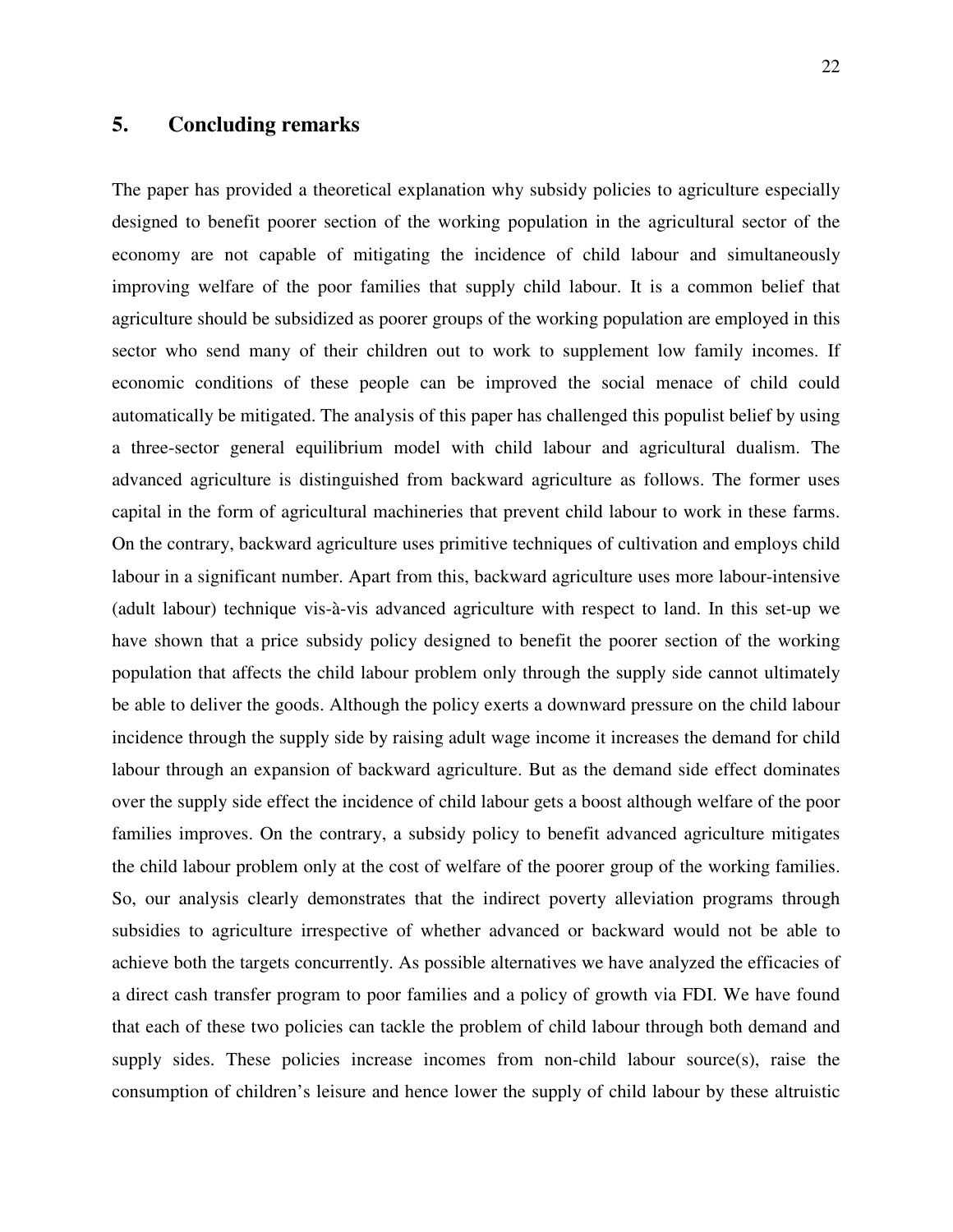poor families. These automatically improve their family welfare. All these effects take place through the supply side of the problem. On the demand side, the demand for child labour decreases as advanced agriculture expands that does not use child labour and backward agriculture contracts. This is how both demand and supply side effects work together to lessen the gravity of the child labour incidence.

It should, however, be mentioned that the policy of promotion of economic growth via FDI is believed to work on poverty primarily through the so-called 'percolation effects'. Higher economic growth means higher economic activities which in turn would lead to higher employment and wages and hence less poverty. However, in a developing economy with labour market imperfections and chronic unemployment, this 'percolation theory' may not always work and produce the desired results. It is, of course, true that higher economic growth will lead to higher government revenues. But, there is no gainsaying that the additional public resources should necessarily be redistributed among the poorer section of the working population so as to enable them to derive at least a part of the benefits accrued due to FDI. Hence, the importance of redistribution of income remains quite crucial and a direct cash transfer scheme is possibly the best way to achieve that objective of a welfare state.

Finally, it should be pointed out that certain assumptions of the paper are restrictive and the structure of the model may seem to be constructed with a view to derive certain preconceived results. For example, child labour is used only in backward agriculture, nothing has been said about how the subsidies are financed, and the effects of the policies on national welfare have not been studied. However, these may be defended as follows. One may quite easily introduce an informal sector (say, sector M) that either produces a non-traded intermediate good for the formal sector (sector 3) by means of adult labour, child labour and capital or a non-traded final good/services with the help of two types of labour that is consumed by the richer section of the population consisting of adult workers employed in sector 3 earning a high unionized wage, landowners and capitalists. However, it may intuitively be checked that most of the important results of the paper hold under different sufficient conditions containing terms of relative intensities in which child labour and the other input(s) are used in the two child labour-using sectors.<sup>48</sup> Furthermore, considering national income at domestic or international prices as the measure of social welfare it would not be difficult in analyzing the effects of different policies on

**<sup>48</sup>** See also footnote 15 in this context.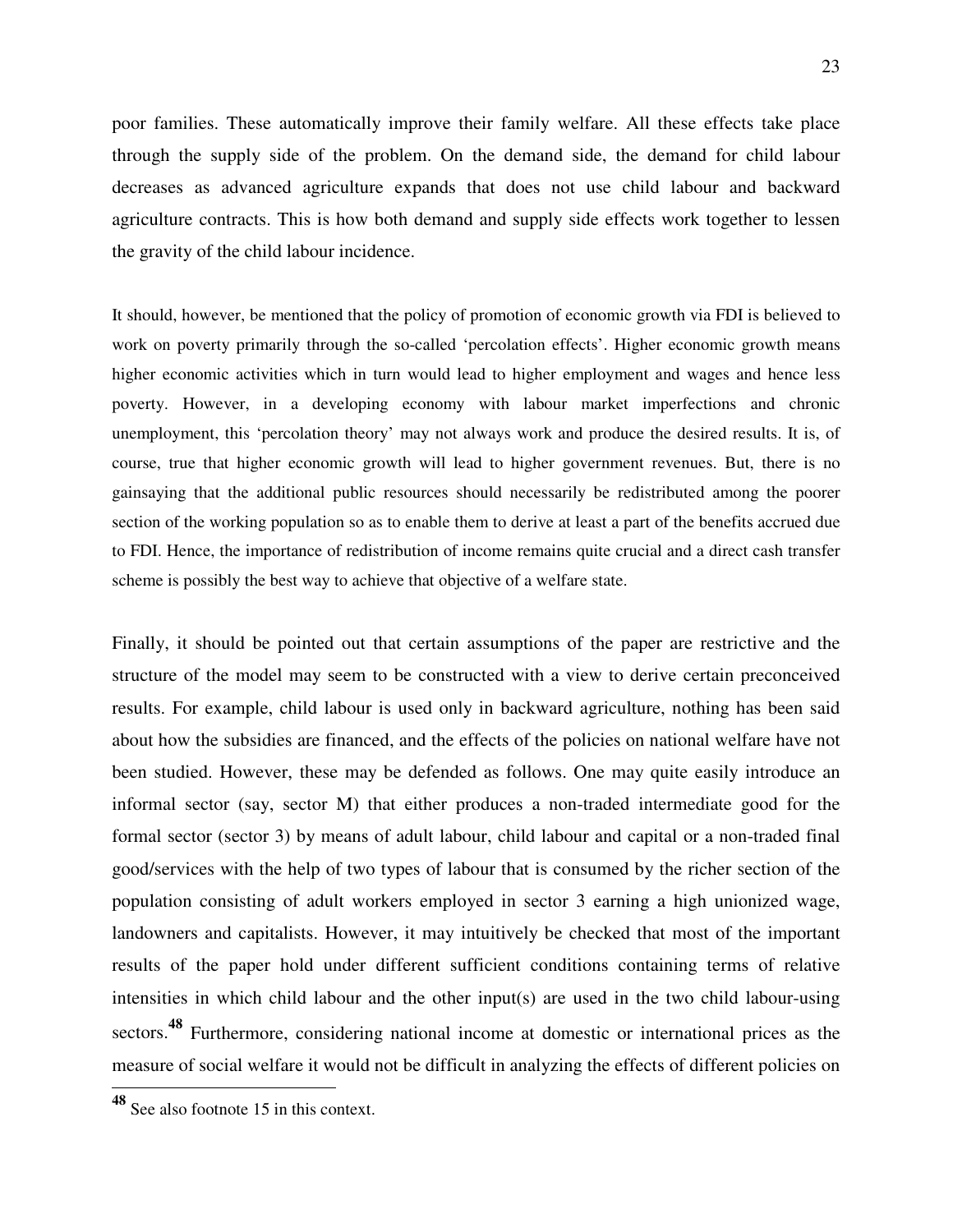social welfare. Finally, despite abstraction and simplicity the results of this model are important because these can at least question the desirability of the indirect poverty alleviation programs through distortionary agricultural subsidies and suggest alternative policies which can successfully eradicate the menace of child labour from the system and improve welfare of the poorer section of the working population.

#### **Appendix I: Derivation of family supply function of child labour**

Maximizing equation (8) with respect to  $C_1$ ,  $C_2$ ,  $C_3$  and  $l_c$  and subject to the budget constraint (9) the following first-order conditions are obtained.

$$
((\alpha U)/C_1) = ((\beta U)/ (P_2 C_2)) = ((\rho U)/ (P_3 C_3)) = ((\gamma U)/ (n - l_C) W_C)
$$
\n(A.1)

From  $(A.1)$  we get the following expressions.

$$
C_1 = \{ \alpha(n - l_c) W_c / \gamma \} \tag{A.2}
$$

$$
C_2 = \{\beta(n - l_c)W_c / (\gamma P_2)\}\tag{A.3}
$$

$$
C_3 = \{ \rho(n - l_c) W_c / (\mathcal{P}_3) \}
$$
 (A.4)

Substitution of the values of  $C_1$ ,  $C_2$  and  $C_3$  into the budget constraint and further simplifications give us the following child labour supply function of each poor working household.

$$
l_c = \{(1 - \gamma)n - \gamma(W/W_c)\}\tag{10}
$$

#### **Appendix II: Changes in factor prices**

As *r* is determined from equation (3), it is independent of any changes in  $P_2$  and  $K$ . In other words, we have  $\hat{r} = 0$ .

Now we totally differentiate equations (1), (2), (4) – (6) and (7.1), collecting terms and arranging in a matrix notation we get the following expression.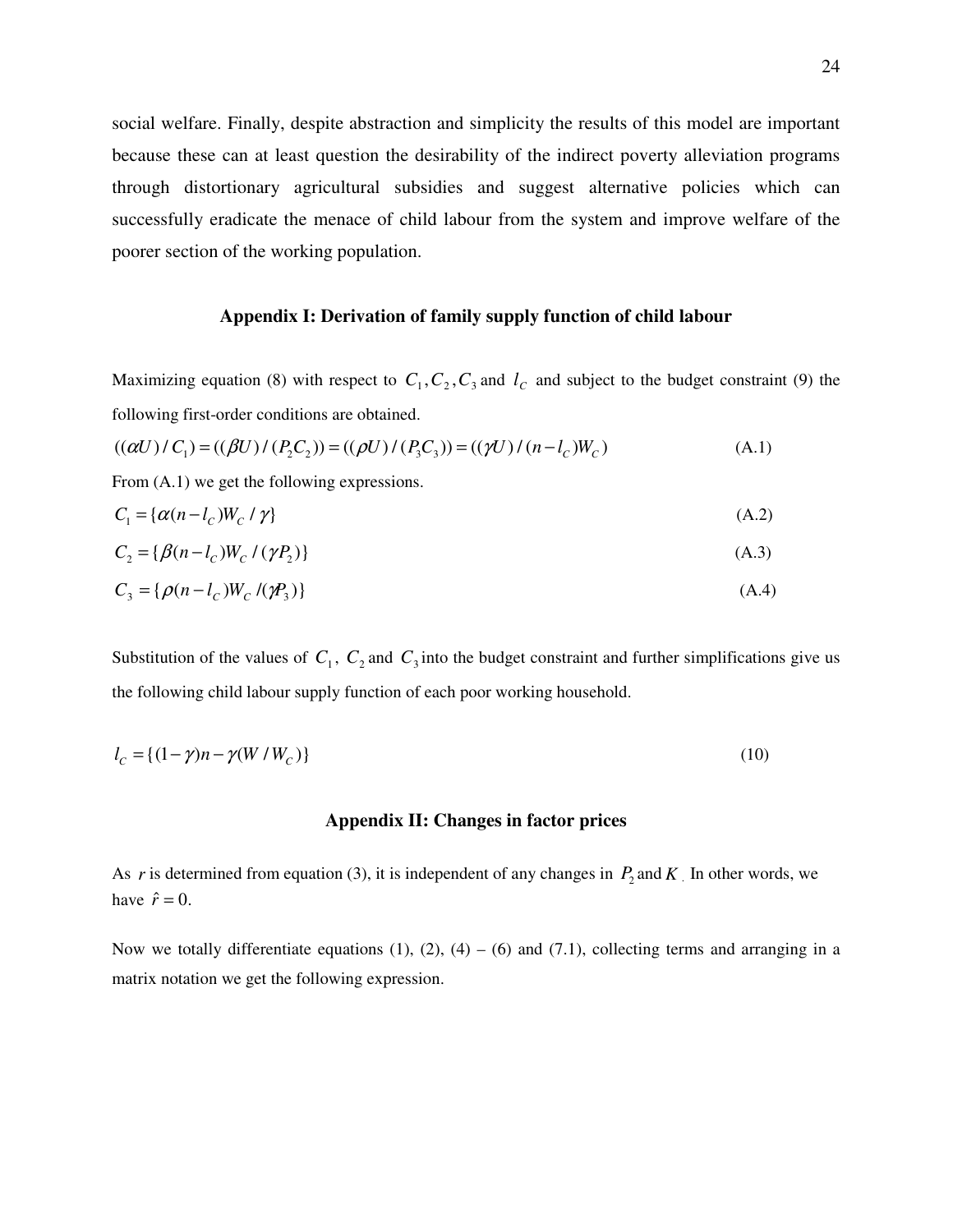$$
\begin{bmatrix}\n\theta_{L1} & \theta_{N1} & 0 & 0 & 0 & 0 \\
\theta_{L2} & \theta_{N2} & \theta_{C2} & 0 & 0 & 0 \\
\overline{S}_{L1} & 0 & \lambda_{L2} S_{LC}^2 & \lambda_{L1} & \lambda_{L2} & \lambda_{L3} \\
\lambda_{K1} S_{KL}^1 & 0 & 0 & \lambda_{K1} & 0 & \lambda_{K3} \\
0 & 0 & 0 & \lambda_{N1} & \lambda_{N2} & 0 \\
(S_{CL}^2 + \frac{\gamma W}{l_C W_C}) & 0 & (S_{CC}^2 - \frac{\gamma W}{l_C W_C}) & 0 & 1 & \frac{\lambda_{L3}}{(1 - \lambda_{L3})} \begin{bmatrix} \hat{W} \\ \hat{R} \\ \hat{K} \\ \hat{X}_1 \\ \hat{X}_2 \\ \hat{X}_3 \end{bmatrix} = \begin{bmatrix} 0 \\ \hat{P}_2 \\ 0 \\ \hat{K} \\ 0 \\ 0 \end{bmatrix}
$$
\n(A.5)

where:

$$
\overline{S}_{LL} = (\lambda_{L1} S_{LL}^1 + \lambda_{L2} S_{LL}^2) < 0;
$$
\n
$$
\Delta = [\{\lambda_{L2} S_{LC}^2 A_1 - (S_{CC}^2 - \frac{\gamma W}{l_C W_C}) A_2\} (\theta_{L1} \theta_{N2} - \theta_{N1} \theta_{L2})
$$
\n
$$
+ \theta_{N1} \theta_{C2} \{\overline{S}_{LL} A_1 - \lambda_{K1} S_{KL}^1 A_3 - (S_{CL}^2 + \frac{\gamma W}{l_C W_C}) A_2\}] < 0
$$
\n
$$
A_1 = \lambda_{K1} (\lambda_{N2} \frac{\lambda_{L3}}{1 - \lambda_{L3}}) + \lambda_{N1} \lambda_{K3} > 0
$$
\n
$$
A_2 = \lambda_{K3} (\lambda_{N1} \lambda_{L2} - \lambda_{L1} \lambda_{N2}) + \lambda_{K1} \lambda_{L3} \lambda_{N2} > 0
$$
\n
$$
A_3 = \frac{1}{1 - \lambda_{L3}} (\lambda_{N2} \lambda_{L3} \lambda_{L1} + \lambda_{N1} \lambda_{L3} \lambda_{L1}) = \frac{\lambda_{L3} \lambda_{L1}}{1 - \lambda_{L3}} > 0
$$
\n
$$
(A.6)
$$

 $\lambda \Big|_{NL}^{12} = (\lambda_{N1} \lambda_{L2} - \lambda_{L1} \lambda_{N2}) > 0$  as we have assumed that the backward agricultural sector is more adult labour-intensive vis-à-vis the advanced agricultural sector with respect to land both in physical and value sense. The latter implies that  $(\theta_{L1} \theta_{N2} - \theta_{N1} \theta_{L2}) < 0$  which in turn shows that  $\Delta < 0$ .

Solving (A.5) by Cramer's rule the following expressions are obtained.

$$
\hat{W} = -\frac{1}{\Delta} \{ \lambda_{L2} S_{LC}^2 A_1 - (S_{CC}^2 - \frac{\gamma W}{l_C W_C}) A_2 \} \theta_{N1} \hat{P}_2 - \frac{1}{\Delta} \theta_{N1} \theta_{C2} A_3 \hat{K}
$$
\n
$$
(A.7)
$$
\n
$$
(-)\qquad (+)\qquad (-)\qquad (+)\qquad (+)\qquad (-)\qquad (+)
$$

$$
\hat{W}_C = \frac{1}{\Delta} \{ \overline{S}_{LL} A_1 - \lambda_{K1} S_{KL}^1 A_3 - (S_{CL}^2 + \frac{\gamma W}{l_C W_C}) A_2 \} \theta_{N1} \hat{P}_2 - \frac{1}{\Delta} (\theta_{L1} \theta_{N2} - \theta_{N1} \theta_{L2}) A_3 \hat{K}
$$
\n
$$
(\text{-}) \text{ (-)} \text{ (+)} \qquad (\text{+)} \qquad (\text{+)} \qquad (\text{+)} \qquad (\text{-}) \qquad (\text{-)} \qquad (\text{-}) \qquad (\text{+)}
$$
\n(A.8)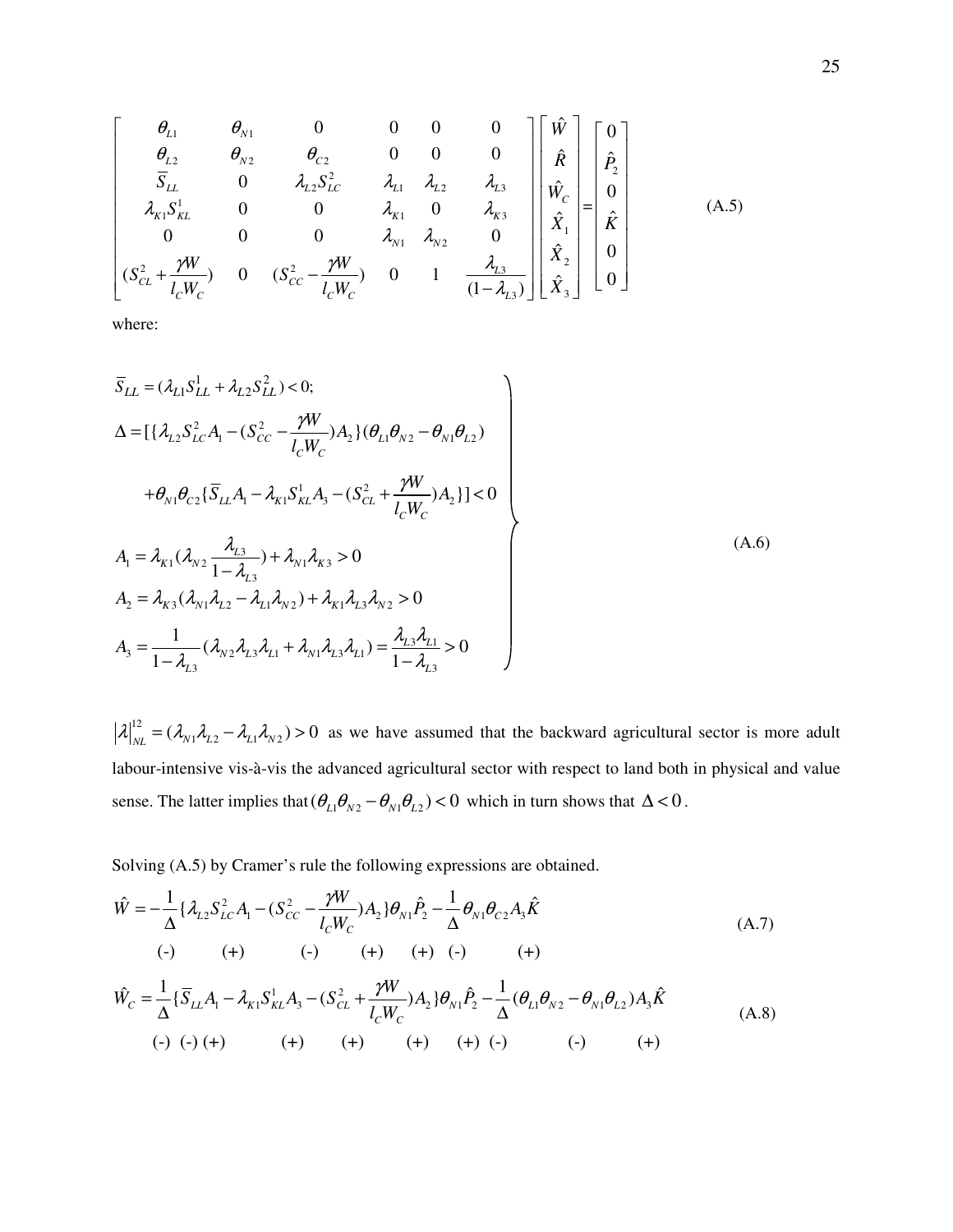$$
\hat{R} = \frac{1}{\Delta} \{ \lambda_{L2} S_{LC}^2 A_1 - (S_{CC}^2 - \frac{\gamma W}{l_C W_C}) A_2 \} \theta_{L1} \hat{P}_2 + \frac{1}{\Delta} \theta_{L1} \theta_{C2} A_3 \hat{K}
$$
\n
$$
\text{(A.9)}
$$
\n
$$
\text{(b)} \quad \text{(c)} \quad \text{(d)} \quad \text{(e)} \quad \text{(f)} \quad \text{(f)} \quad \text{(g)} \quad \text{(h)} \quad \text{(i)} \quad \text{(ii)}
$$

Now subtraction of (A.8) from (A.7) yields

$$
(\hat{W} - \hat{W}_C) = -\frac{1}{\Delta} [A_1 (\lambda_{L2} S_{LC}^2 + \overline{S}_{LL}) - A_2 (S_{CC}^2 + S_{CL}^2) - \lambda_{K1} S_{KL}^1 A_3)] \theta_{N1} \hat{P}_2
$$

$$
-\frac{1}{\Delta} {\theta_{N1} \theta_{C2} - (\theta_{L1} \theta_{N2} - \theta_{N1} \theta_{L2})} A_3 \hat{K}
$$

Using the expression of  $\overline{S}_{LL}$  from (A.6) we can further simplify the expression of  $(\hat{W} - \hat{W}_C)$  as follows.

$$
(\hat{W} - \hat{W}_C) = -\frac{1}{\Delta} [A_1 \lambda_{L1} S_{LL}^1 - \lambda_{K1} S_{KL}^1 A_3] \theta_{N1} \hat{P}_2
$$
  
\n(-) (+) (-) (+) (+) (+)  
\n
$$
-\frac{1}{\Delta} {\theta_{N1} \theta_{C2} - (\theta_{L1} \theta_{N2} - \theta_{N1} \theta_{L2})} A_3 \hat{K}
$$
  
\n(-) (-) (+)

[Note that  $(S_{cc}^2 + S_{CL}^2) = 0$  and  $(S_{LL}^2 + S_{LC}^2) = 0$ , (note that as  $a_{N2}$  is constant  $S_{CN}^2 = 0$  and  $S_{LN}^2 = 0$ .]

Using  $(A.6)$ , from  $(A.7) - (A.9)$  and  $(A.10)$  we can obtain the following results.

(i) 
$$
\hat{W} > 0, \hat{R} < 0
$$
 and  $\hat{W}_c > 0$  when  $\hat{P}_2 > 0$ ;  
\n(ii)  $(\hat{W} - \hat{W}_c) < 0$  when  $\hat{P}_2 > 0$   
\n(iii)  $\hat{W} > 0, \hat{R} < 0$  and  $\hat{W}_c < 0$  when  $\hat{K} > 0$ ;  
\n(iv)  $(\hat{W} - \hat{W}_c) > 0$  when  $\hat{K} > 0$  (A.11)

## **Appendix III: Changes in output composition**

Solving (A.5) by Cramer's Rule we can derive the following expressions as well.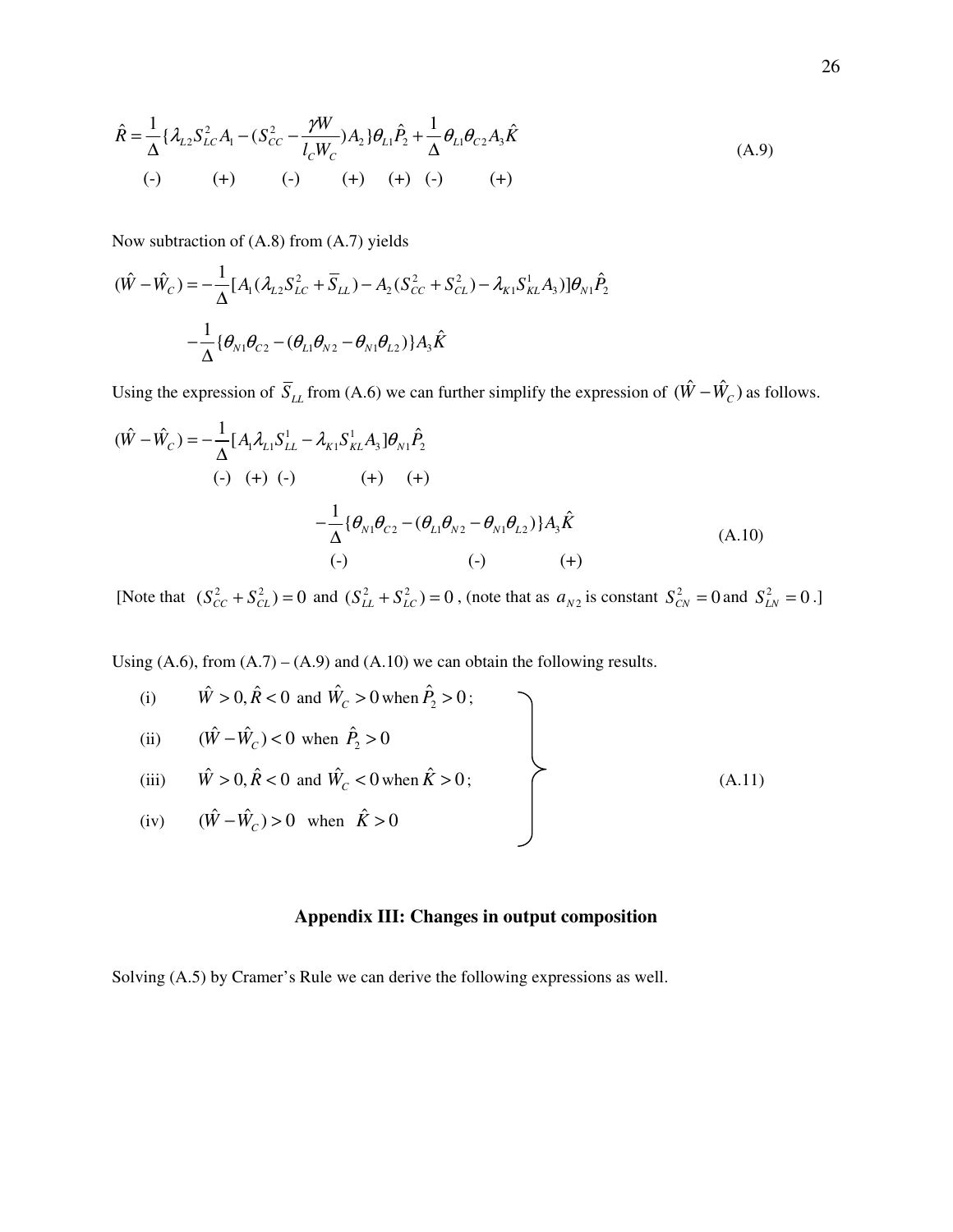$$
\hat{X}_{1} = -\frac{1}{\Delta} [(S_{CL}^{2} + \frac{\gamma W}{l_{C}W_{C}}) \lambda_{L2} S_{LC}^{2} \lambda_{K3} - (S_{CC}^{2} - \frac{\gamma W}{l_{C}W_{C}}) (\overline{S}_{LL} \lambda_{K3} - \lambda_{K1} S_{KL}^{1} \lambda_{L3})
$$
\n
$$
- \frac{\lambda_{L3}}{(1 - \lambda_{L3})} \lambda_{L2} S_{LC}^{2} \lambda_{K1} S_{KL}^{1}) ]\theta_{N1} \lambda_{N2} \hat{P}_{2}
$$
\n
$$
+ \frac{1}{\Delta} [ \{\lambda_{L2} S_{LC}^{2} \lambda_{N2} \frac{\lambda_{L3}}{(1 - \lambda_{L3})} - (S_{CC}^{2} - \frac{\gamma W}{l_{C}W_{C}}) \lambda_{L3} \lambda_{N2} \} (\theta_{L1} \theta_{N2} - \theta_{N1} \theta_{L2})
$$
\n
$$
+ \theta_{N1} \theta_{C2} \{ \overline{S}_{LL} \lambda_{N2} \frac{\lambda_{L3}}{(1 - \lambda_{L3})} - (S_{CL}^{2} + \frac{\gamma W}{l_{C}W_{C}}) \lambda_{L3} \lambda_{N2} \} ]\hat{K}
$$

or,

$$
\hat{X}_1 = -\frac{1}{\Delta} \left[ -(S_{CC}^2 - \frac{\gamma W}{l_C W_C})(\lambda_{L1} S_{LL}^1 \lambda_{K3} - \lambda_{K1} S_{KL}^1 \lambda_{L3}) - \frac{\lambda_{L3}}{(1 - \lambda_{L3})} \lambda_{L2} S_{LC}^2 \lambda_{K1} S_{KL}^1) \right] \theta_{N1} \lambda_{N2} \hat{P}_2
$$
\n
$$
(-) \qquad (-) \qquad (-) \qquad (+) \qquad (+) \qquad (+)
$$
\n
$$
+ \frac{1}{\Delta} \left[ \left\{ \frac{\lambda_{L2} S_{LC}^2}{(1 - \lambda_{L3})} - (S_{CC}^2 - \frac{\gamma W}{l_C W_C}) \right\} \lambda_{L3} \lambda_{N2} (\theta_{L1} \theta_{N2} - \theta_{N1} \theta_{L2}) - \left( - \right) \qquad (+) \qquad (-) \qquad (-) \qquad (-)
$$
\n
$$
+ \theta_{N1} \theta_{C2} \lambda_{L3} \lambda_{N2} \left\{ \frac{\overline{S}_{LL}}{(1 - \lambda_{L3})} - (S_{CL}^2 + \frac{\gamma W}{l_C W_C}) \right\} \right] \hat{K}
$$
\n
$$
(-) \qquad (+) \qquad (-) \qquad (+)
$$

2 1 1 2 1 3 2 1 3 1 3 2 1 1 1 2 3 1 ˆ ˆ [ ( )( ) )] (1 ) (-) (-) (-) (+) (+) (+) *L CC L LL K K KL L L LC K KL N N C C L W X S S S S S P l W* γ λ λ λ λ λ λ λ <sup>θ</sup> λ λ = − − − − ∆ − 2 2 2 3 1 1 2 1 2 3 1 [{ ( )} ( ) (1 ) (-) (+) (-) (-) *L LC CC L N L N N L L C C S W S l W* λ γ λ λ <sup>θ</sup> <sup>θ</sup> <sup>θ</sup> <sup>θ</sup> λ − − − − ∆ − 2 1 2 3 1 3 ˆ { ( )}] (1 ) (-) (+) *LL N C L N CL L C C S W S K l W* γ <sup>θ</sup> <sup>θ</sup> λ λ λ + − + − (A.13)

[We have used the expression of  $\overline{S}_{LL}$  and note that  $S_{LC}^2 + S_{LL}^2 = 0$  and  $S_{CC}^2 + S_{CL}^2 = 0$ ]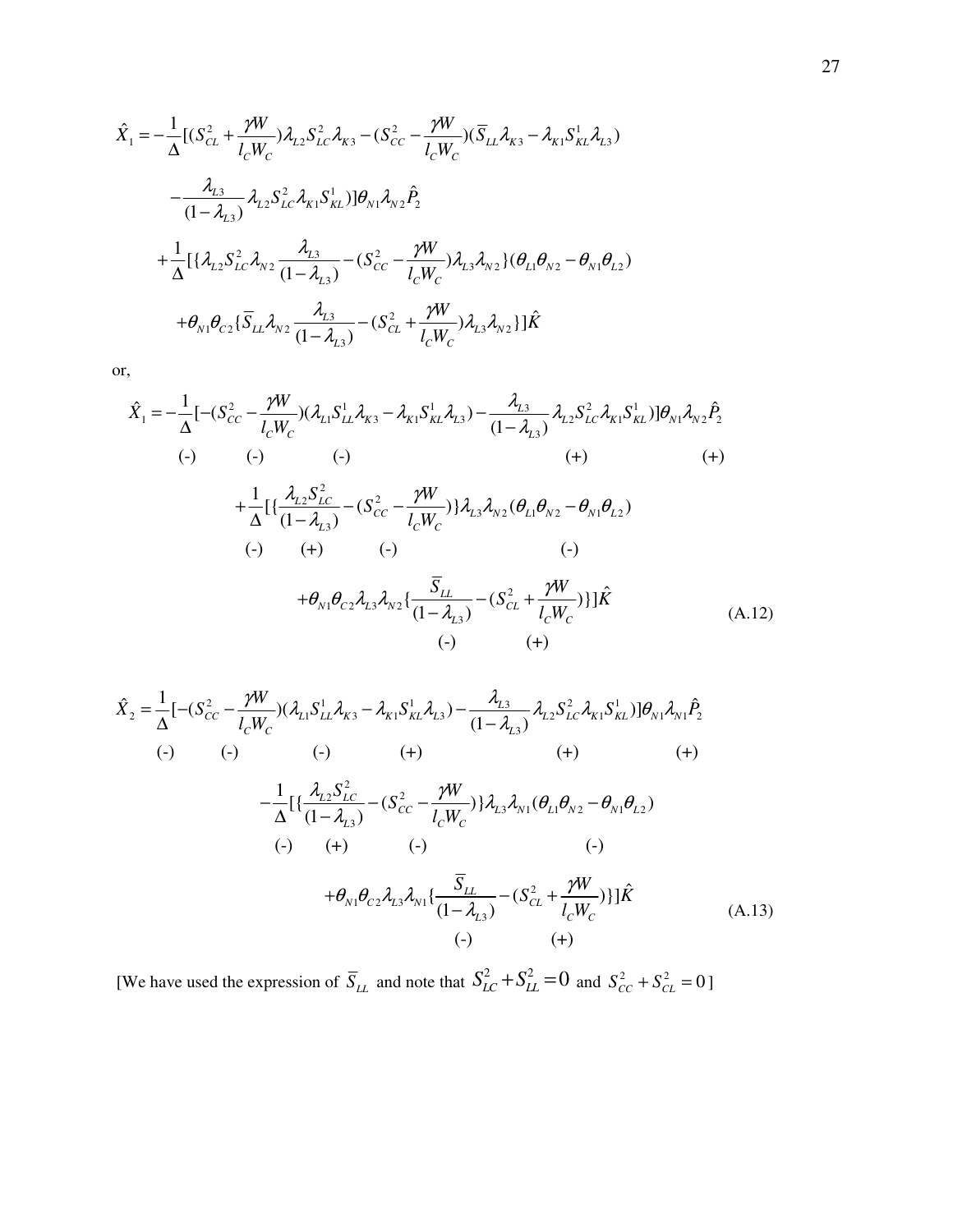$$
\hat{X}_{3} = -\frac{1}{\Delta} [\{ (S_{cc}^{2} - \frac{\gamma W}{l_{c}W_{c}}) \lambda_{L2} \lambda_{K1} S_{KL}^{1} - \lambda_{L2} S_{LC}^{2} \lambda_{K1} S_{KL}^{1} \} \lambda_{N1} \n- \{ (S_{LC}^{2} + \frac{\gamma W}{l_{c}W_{c}}) \lambda_{L2} S_{LC}^{2} \lambda_{K1} - (S_{CC}^{2} - \frac{\gamma W}{l_{c}W_{c}}) (\overline{S}_{LL} \lambda_{K1} - \lambda_{L1} \lambda_{K1} S_{KL}^{1}) \} \lambda_{N2} ] \theta_{N1} \hat{P}_{2} \n+ \frac{1}{\Delta} [\{ \lambda_{L2} S_{LC}^{2} \lambda_{N1} - (S_{CC}^{2} - \frac{\gamma W}{l_{c}W_{c}}) (\lambda_{N1} \lambda_{L2} - \lambda_{L1} \lambda_{N2}) \} (\theta_{L1} \theta_{N2} - \theta_{N1} \theta_{L2}) \n+ \theta_{N1} \theta_{C2} \{ \overline{S}_{LL} \lambda_{N1} - (S_{CL}^{2} + \frac{\gamma W}{l_{c}W_{c}}) (\lambda_{N1} \lambda_{L2} - \lambda_{L1} \lambda_{N2}) \} ] \hat{K}
$$

or,

$$
\hat{X}_{3} = -\frac{1}{\Delta} [-\lambda_{L2} S_{LC}^{2} S_{KL}^{1} \lambda_{N1} + (S_{CC}^{2} - \frac{\gamma W}{l_{C}W_{C}}) \{S_{KL}^{1} | \lambda_{NL}^{12} + \lambda_{N2} \lambda_{L1} S_{LL}^{1} \}] \lambda_{K1} \theta_{N1} \hat{P}_{2}
$$
\n
$$
(+) \qquad (-) \qquad (+) \qquad (-) \qquad (+)
$$
\n
$$
+ \frac{1}{\Delta} [\{ \lambda_{L2} S_{LC}^{2} \lambda_{N1} - (S_{CC}^{2} - \frac{\gamma W}{l_{C}W_{C}}) (\lambda_{N1} \lambda_{L2} - \lambda_{L1} \lambda_{N2}) \} (\theta_{L1} \theta_{N2} - \theta_{N1} \theta_{L2})
$$
\n
$$
(-) \qquad (+) \qquad (-) \qquad (+) \qquad (-)
$$
\n
$$
+ \theta_{N1} \theta_{C2} \{ \overline{S}_{LL} \lambda_{N1} - (S_{CL}^{2} + \frac{\gamma W}{l_{C}W_{C}}) (\lambda_{N1} \lambda_{L2} - \lambda_{L1} \lambda_{N2}) \}] \hat{K}
$$
\n
$$
(-) \qquad (+) \qquad (+) \qquad (+)
$$

From (A.12) - (A.14) we get the following

(v) 
$$
\hat{X}_1 < 0
$$
,  $\hat{X}_2 > 0$  when  $\hat{P}_2 > 0$ ;  
\n(vi)  $\hat{X}_3 < 0$  when  $\hat{P}_2 > 0$   
\nunder the sufficient condition that  $\{S_{KL}^1 | \lambda \|_{NL}^{12} + \lambda_{N2} \lambda_{L1} S_{LL}^1\} \ge 0$   
\n(vii)  $\hat{X}_1 > 0$ ,  $\hat{X}_2 < 0$  when  $\hat{K} > 0$ ;  
\n(viii)  $\hat{X}_3 > 0$  when  $\hat{K} > 0$ .

Also note that  $\hat{K}_3 = \hat{X}_3$  where  $K_3 = a_{K3}X_3$  (this is because  $\hat{a}_{K3} = 0$ ). So,

(ix) 
$$
\hat{K}_3 < 0
$$
 when  $\hat{P}_2 > 0$ ; and,  
\n(x)  $\hat{K}_3 > 0$  when  $\hat{K} > 0$ . (A.16)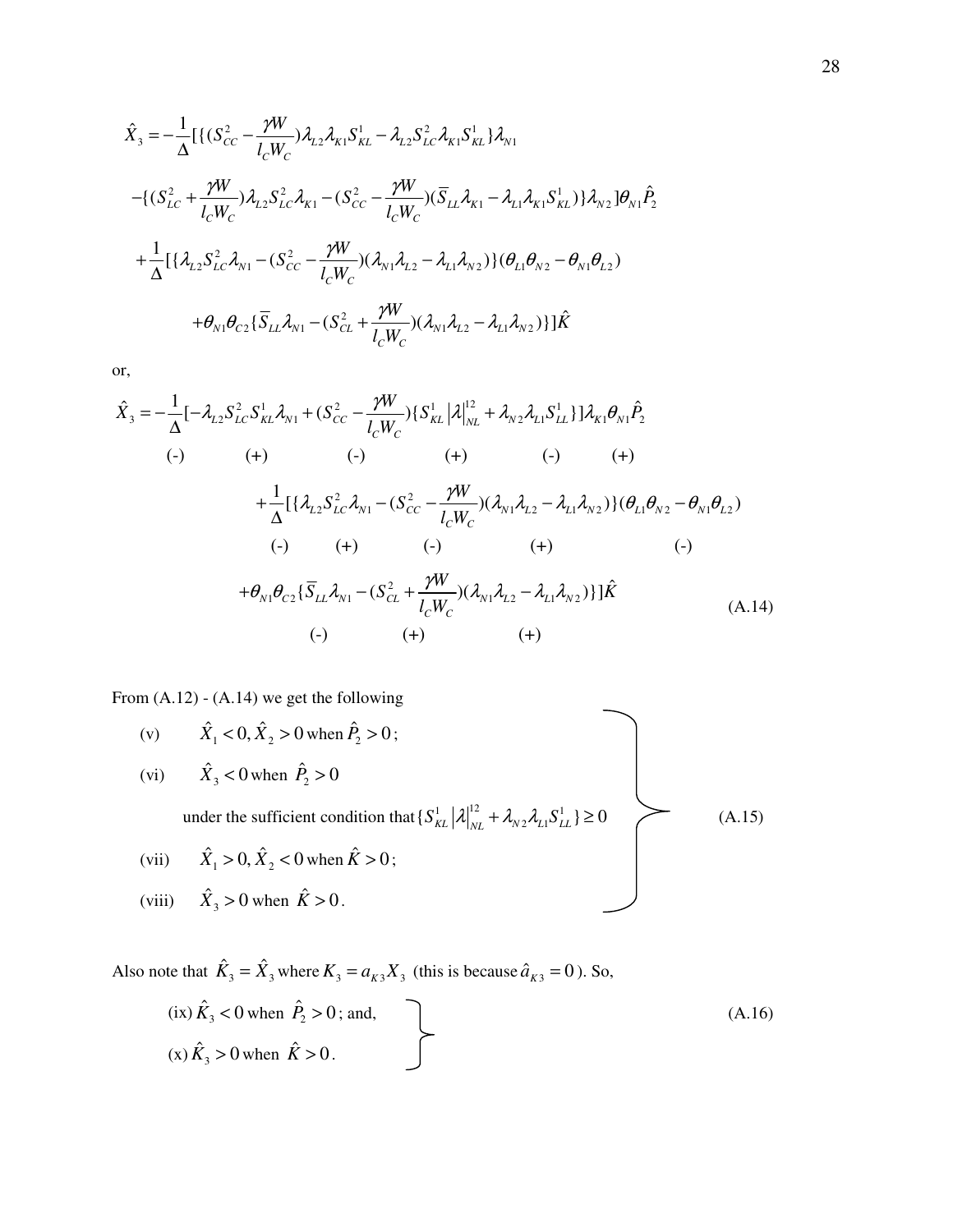#### **Appendix IV: Proof of proposition 3**

Totally differentiating equation (11) we get the following

$$
\hat{L}_C = -\frac{\gamma W}{l_c W_C} (\hat{W} - \hat{W}_C) - \frac{\lambda_{L3}}{(1 - \lambda_{L3})} \hat{X}_3
$$

We now substitute the expressions of  $\hat{X}_3$  and  $(\hat{W} - \hat{W}_c)$  from (A.14) and (A.10) respectively to get the following expression.

$$
\hat{L}_{c} = -\frac{1}{\Delta} \left[ -\frac{\gamma W}{l_{c}W_{c}} (A_{1}A_{L1}S_{LL}^{1} - \lambda_{K1}S_{KL}^{1} A_{3}) \right]
$$
\n
$$
(-) \qquad (+)
$$
\n
$$
-\frac{\lambda_{L3}}{(1-\lambda_{L3})} \left\{ -\lambda_{L2}S_{LC}^{2}S_{KL}^{1} \lambda_{N1} + (S_{CC}^{2} - \frac{\gamma W}{l_{c}W_{c}}) (S_{KL}^{1} |\lambda|_{NL}^{12} + \lambda_{N2} \lambda_{L1}S_{LL}^{1}) \right\} \lambda_{K1} |\theta_{N1}\hat{P}_{2} \right\}
$$
\n
$$
(+) \qquad (-) \qquad (+) \qquad (-) \qquad (+)
$$
\n
$$
+\frac{1}{\Delta} \left[ \frac{\gamma W}{l_{c}W_{c}} \{ \theta_{N1}\theta_{c2} - (\theta_{L1}\theta_{N2} - \theta_{N1}\theta_{L2}) \} A_{3} \right]
$$
\n
$$
(-) \qquad (+) \qquad (-) \qquad (+)
$$
\n
$$
-\frac{\lambda_{L3}}{(1-\lambda_{L3})} \{ \{ \lambda_{L2}S_{LC}^{2} \lambda_{N1} - (S_{CC}^{2} - \frac{\gamma W}{l_{c}W_{c}}) (\lambda_{N1}\lambda_{L2} - \lambda_{L1}\lambda_{N2}) \} (\theta_{L1}\theta_{N2} - \theta_{N1}\theta_{L2}) \right.
$$
\n
$$
(+) \qquad (-) \qquad (+) \qquad (-)
$$
\n
$$
+ \theta_{N1}\theta_{C2} \{ \overline{S}_{LL}\lambda_{N1} - (S_{CC}^{2} + \frac{\gamma W}{l_{c}W_{c}}) (\lambda_{N1}\lambda_{L2} - \lambda_{L1}\lambda_{N2}) \} ] \} \hat{K}
$$
\n
$$
(-) \qquad (+) \qquad (+)
$$
\n
$$
(-) \qquad (+) \qquad (+)
$$
\n
$$
(-) \qquad (+) \qquad (+)
$$
\n
$$
(-) \qquad (+) \qquad (+)
$$
\n
$$
(-) \qquad (+) \qquad (+)
$$
\n
$$
(-) \qquad (+) \qquad (+)
$$
\n
$$
(-) \qquad (+)
$$

From (A.17) we get the following results.

 $\hat{L}_C > 0$  when  $\hat{P}_2 > 0$  under the sufficient condition  $\{S_{KL}^1 | \lambda_{NL}^{12} + \lambda_{N2} \lambda_{L1} S_{LL}^1\} \ge 0$ 

Rewriting (A.17) in a different way it can be checked that the above result also hold under the sufficient condition that  $S_{LC}^2 S_{KL}^1 \geq S_{CC}^2 S_{LL}^1$ .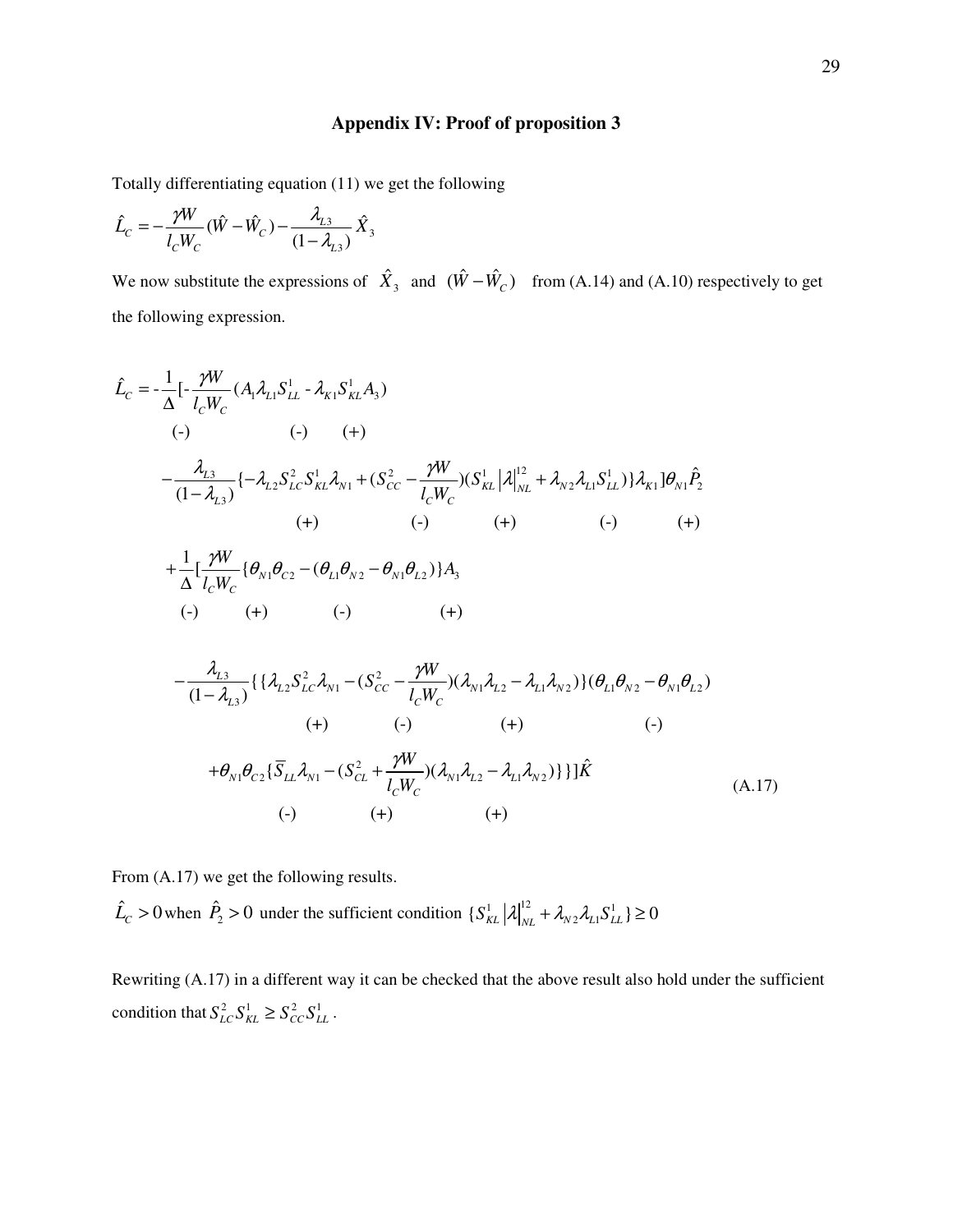#### **Appendix V: Effects on family welfare**

We substitute the optimum values of consumption of commodities  $(C_1, C_2 \text{ and } C_3)$  (from equations  $(A.2) - (A.4)$  and children's leisure  $(n - l_c)$  (from equation (10)) into the utility function (equation (8)) to get the following expression.

.

$$
V = H \frac{(nW_c + W)}{(W_c)^{\gamma}}
$$
\n(A.18)

 where *V* stands for family welfare and 2  $1^2$  3  $H = \gamma A(\frac{\omega}{\rho})^{\alpha} (\frac{\rho}{\rho})^{\beta} (\frac{\rho}{\rho})^{\rho} > 0$  $P_2$   $\gamma P_3$  $\gamma A(\frac{\alpha}{\gamma})^{\alpha}(\frac{\beta}{\gamma P_2})^{\beta}(\frac{\rho}{\gamma P_3})^{\rho}$  $=\gamma A(\frac{\mu}{\rho})^{\alpha}(\frac{\rho}{\rho})^{\beta}(\frac{\rho}{\rho})^{\rho}>$ 

Totally differentiating the above expression we get the following.

$$
\hat{V} = \frac{(l_c W_c \hat{W}_c + W \hat{W})}{(nW_c + W)}
$$
\n(A.19)

From the above expression it is clear that family welfare is an increasing function of both *W* and  $W_c$ .

We now substitute  $\hat{W}$  and  $\hat{W}_C$  from (A.7) and (A.8) into (A.19) to get the following.

$$
\hat{V} = \frac{1}{\Delta(nW_c + W)} [-W\{\lambda_{L2}S_{LC}^2A_1 - (S_{CC}^2 - \frac{\gamma W}{l_cW_c})A_2\} + \{\overline{S}_{LL}A_1 - \lambda_{K1}S_{KL}^1A_3
$$
\n
$$
+ \qquad (-) \qquad (+) \qquad (-) \qquad (+) \qquad (-) \qquad (+)
$$
\n
$$
-(S_{CL}^2 + \frac{\gamma W}{l_cW_c})A_2\}]\theta_{N1}\hat{P}_2 - \frac{1}{\Delta(nW_c + W)}[\theta_{N1}(W\theta_{C2} - l_cW_c\theta_{L2}) + l_cW_c\theta_{L1}\theta_{N2}]A_3\hat{K}
$$
\n
$$
+ \qquad (+) \qquad (-) \qquad (+) \qquad (-) \qquad (+) \qquad (+)
$$
\n
$$
(+) \qquad (+)
$$

Now from (A.20) we have

$$
(W\theta_{C2} - l_C W_C \theta_{L2}) = \left(\frac{WW_C}{P_2}\right)[a_{C2} - a_{C2}l_C] = \left(\frac{WW_C}{P_2}\right)[a_{C2} - \frac{a_{L2}a_{C2}X_2}{(a_{L1}X_1 + a_{L2}X_2)}]
$$

$$
= \left(\frac{W\theta_{C2}a_{L1}X_1}{a_{L1}X_1 + a_{L2}X_2}\right) > 0.
$$
(A.21)

(obtained after using (4), (7), (10) and (11).)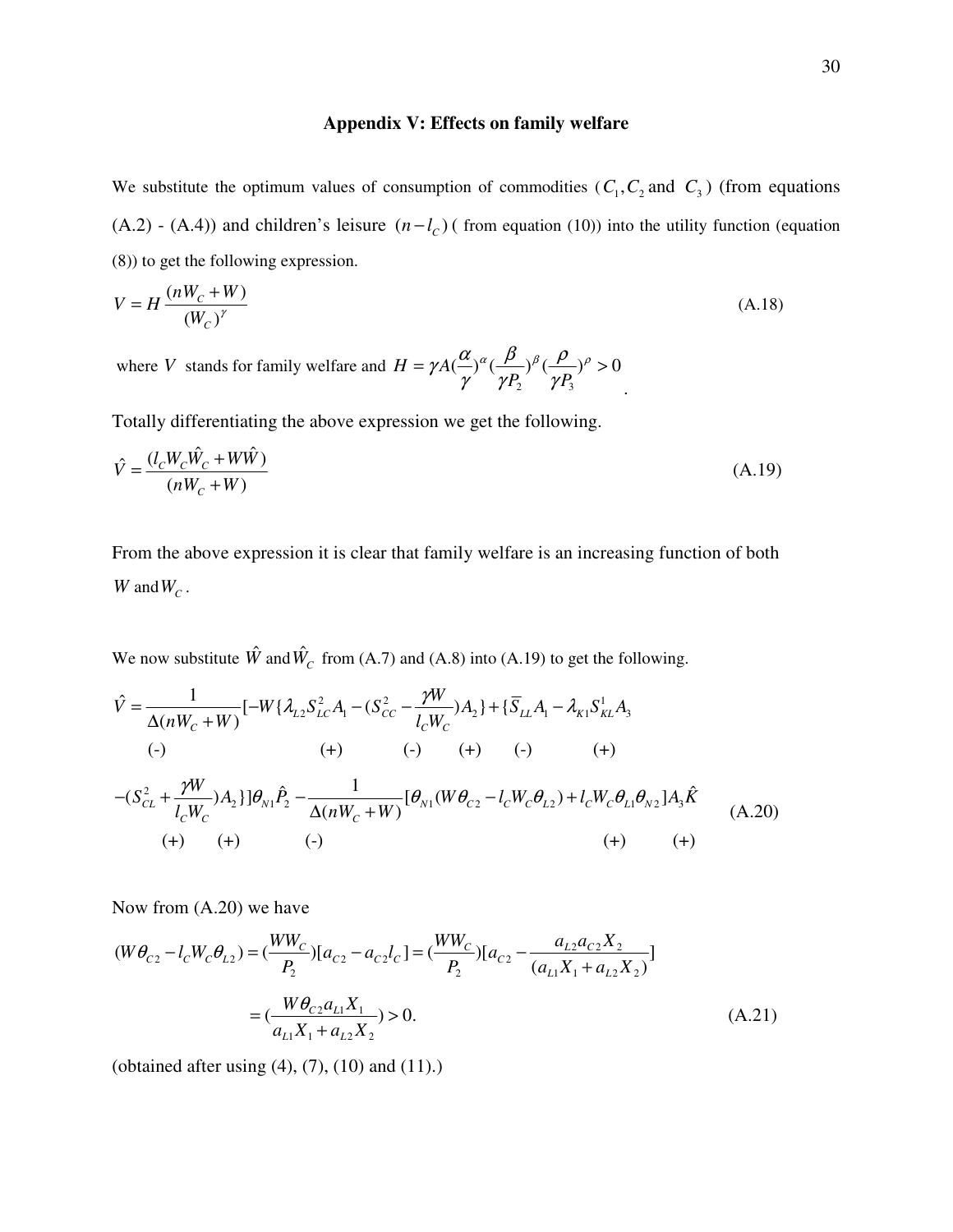From (A.20) and (A.21) we can obtain the following results.

- (i)  $\hat{V} > 0$  when  $\hat{P}_2 > 0$ ;
- (ii)  $\hat{V} > 0$  when  $\hat{K} > 0$ .

#### **Appendix VI: Effects of a change in G on child labour incidence**

As we introduce direct cash transfer in our model this modifies the family child labour supply function (equation 12). This will modify equation (7.1) and its modified form would be as follows.

$$
a_{C2}X_2 = [(1 - \gamma)n - \gamma((W + G)/W_C)](L - a_{L3}X_3)
$$
\n(7.2)

Thus, the aggregate supply function of child labour in the economy is now given by  $L_c = [(1 - \gamma)n - \gamma((W + G)/W_c)](L - a_{L3}X_3)$  (11.1)

Now totally differentiate equations (1), (2), (4) – (6) and (7.2) and then solving by Cramer's rule the following expressions are obtained.

$$
\hat{W} = \frac{1}{\Delta} \theta_{N1} \theta_{c2} A_2 \frac{\gamma G}{l_c W_c} \hat{G}
$$
\n
$$
(\cdot) \qquad (*)
$$
\n
$$
\hat{W}_c = -\frac{1}{\Delta} (\theta_{L1} \theta_{N2} - \theta_{N1} \theta_{L2}) A_2 \frac{\gamma G}{l_c W_c} \hat{G}
$$
\n
$$
(\cdot) \qquad (-) \qquad (+)
$$
\n
$$
\hat{X}_3 = \frac{1}{\Delta} [\theta_{N1} \theta_{c2} \lambda_{L1} \lambda_{K1} S_{KL}^1 - \lambda_{L2} S_{LC}^2 \lambda_{K1} \lambda_{N2} (\theta_{L1} \theta_{N2} - \theta_{N1} \theta_{L2})
$$
\n
$$
(\cdot) \qquad (+) \qquad (+) \qquad (-)
$$
\n
$$
-\theta_{N1} \theta_{c2} \overline{S}_{LL} \lambda_{K1} \lambda_{N2} \frac{\gamma G}{l_c W_c} \hat{G}
$$
\n
$$
(A.24)
$$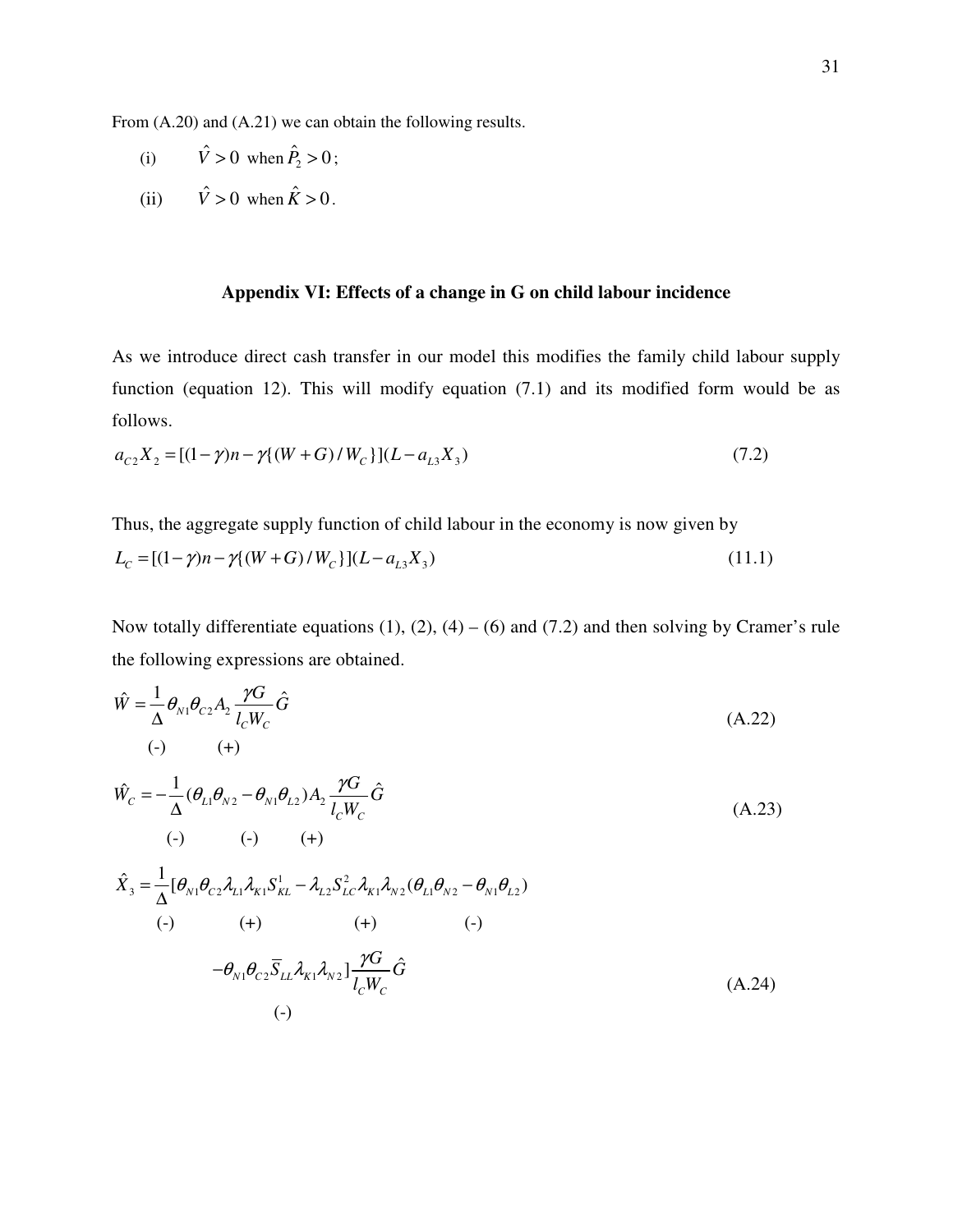where, 
$$
\Delta = [\{\lambda_{L2} S_{LC}^2 A_1 - (S_{CC}^2 - \frac{\gamma (W + G)}{l_C W_C}) A_2\} (\theta_{L1} \theta_{N2} - \theta_{N1} \theta_{L2})
$$

$$
+ \theta_{N1} \theta_{C2} \{\overline{S}_{LL} A_1 - \lambda_{K1} S_{KL}^1 A_3 - (S_{CL}^2 + \frac{\gamma W}{l_C W_C}) A_2\}] < 0
$$
(A.25)

Now, let the family income from non-child labour sources be denoted by  $M = W + G$ So,  $\hat{M} = W\hat{W} + G\hat{G}$  (A.26)

Substituting (A.22) in (A.26) and simplifying we can obtain the following expression.

$$
\hat{M} = \frac{1}{\Delta} [\{\lambda_{L2} S_{LC}^2 A_1 - (S_{CC}^2 - \frac{\gamma (W + G)}{l_C W_C}) A_2\} (\theta_{L1} \theta_{N2} - \theta_{N1} \theta_{L2})
$$
\n
$$
+ \theta_{N1} \theta_{C2} {\{\overline{S}_{LL} A_1 - \lambda_{K1} S_{KL}^1 A_3 - S_{CL}^2 A_2\}} G
$$
\n
$$
+ O_{N1} (\theta_{C2} \{\overline{S}_{LL} A_1 - \lambda_{K1} S_{KL}^1 A_3 - S_{CL}^2 A_2\}) G \hat{G}
$$
\n
$$
+ O_{N1} (\theta_{C2} \{\overline{S}_{LL} A_1 - \lambda_{K1} S_{KL}^1 A_3 - S_{CL}^2 A_2\}) G \hat{G}
$$
\n
$$
+ O_{N1} (\theta_{C2} \{\overline{S}_{LL} A_1 - \lambda_{K1} S_{KL}^1 A_3 - S_{CL}^2 A_2\}) G \hat{G}
$$
\n
$$
+ O_{N1} (\theta_{C2} \{\overline{S}_{LL} A_1 - \lambda_{K1} S_{KL}^1 A_3 - S_{CL}^2 A_2\}) G \hat{G}
$$
\n
$$
+ O_{N1} (\theta_{C2} \{\overline{S}_{LL} A_1 - \lambda_{K1} S_{KL}^1 A_3 - S_{CL}^2 A_2\}) G \hat{G}
$$
\n
$$
+ O_{N1} (\theta_{C2} \{\overline{S}_{LL} A_1 - \lambda_{K1} S_{KL}^1 A_3 - S_{CL}^2 A_2\}) G \hat{G}
$$
\n
$$
+ O_{N1} (\theta_{C2} \{\overline{S}_{LL} A_1 - \lambda_{K1} S_{KL}^1 A_3 - S_{CL}^2 A_2\}) G \hat{G}
$$
\n
$$
+ O_{N1} (\theta_{C2} \{\overline{S}_{LL} A_1 - \lambda_{K1} S_{KL}^1 A_3 - S_{CL}^2 A_2\}) G \hat{G}
$$

From (A.27) one can easily check that  $\hat{M} > 0$  when  $\hat{G} > 0$ .

Using  $(A.22)$  --  $(A.24)$  and  $(A.27)$ , the following results follow.

- (i)  $\hat{W} < 0$  and  $\hat{W}_c < 0$  when  $\hat{G} > 0$ ;
- (ii)  $\hat{X}_3 < 0$  when  $\hat{G} > 0$ ; and,
- (iii)  $M > 0$  when  $G > 0$ .

To examine the effect of a change in G on the aggregate child labour supply we totally differentiate equation (11.1) and obtain the following expression.

$$
\hat{L}_C = -\frac{\gamma G}{l_C W_C} \hat{G} - \frac{\gamma W}{l_C W_C} \hat{W} + \frac{\gamma (W + G)}{l_C W_C} \hat{W}_C - \frac{\lambda_{L3}}{(1 - \lambda_{L3})} \hat{X}_3
$$
\n(A.28)

Using (A.22) – (A.24) in (A.28) and simplifying the following expression can be obtained.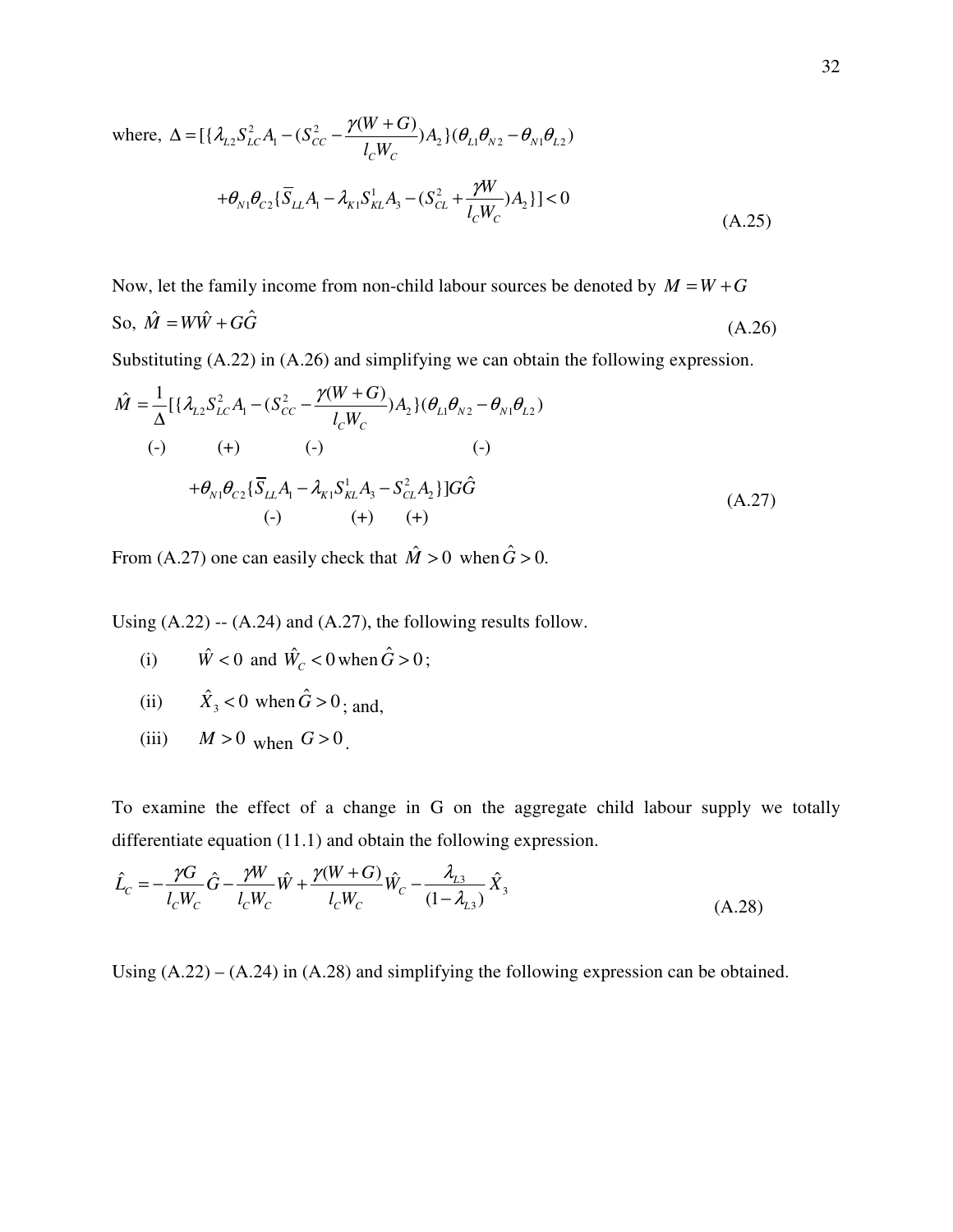$$
\hat{L}_C = -\frac{1}{\Delta} \left[ -(S_{CC}^2 - \frac{\gamma (W + G)}{l_C W_C}) A_2 (\theta_{L1} \theta_{N2} - \theta_{N1} \theta_{L2}) \right]
$$
\n
$$
(-) \qquad (-) \qquad (+) \qquad (-)
$$
\n
$$
-\theta_{N1} \theta_{C2} S_{CL}^2 A_2 + \frac{\gamma (W + G)}{l_C W_C} (\theta_{L1} \theta_{N2} - \theta_{N1} \theta_{L2}) \right] \frac{\gamma G}{l_C W_C} \hat{G}
$$
\n
$$
(+) \qquad (+) \qquad (-)
$$
\n(A.29)

From (A.29) we get the following results.

 $\hat{L}_C$  < 0 when  $\hat{G} > 0$ .

## **Appendix VII: Effect of a change in G on family welfare**

Introduction of cash transfer in the model will alter equation (A.19) as follows.

$$
\hat{V} = \frac{(G\hat{G} + l_c W_c \hat{W}_c + W \hat{W})}{(G + nW_c + W)}
$$
\n(A.30)

After substituting  $\hat{W}$  and  $\hat{W}_c$  from (A.22) and (A.23) in (A.30) and simplifying one finds

$$
\hat{V} = \frac{1}{\Delta(G + nW_c + W)} [\{\lambda_{L2} S_{LC}^2 A_1 - (S_{CC}^2 - \frac{\gamma(W + G)}{l_c W_C}) A_2\} (\theta_{L1} \theta_{N2} - \theta_{N1} \theta_{L2})
$$
\n
$$
+ \theta_{N1} \theta_{C2} \{\overline{S}_{LL} A_1 - \lambda_{K1} S_{KL}^1 A_3\} G - \gamma G A_2 \theta_{L1} \theta_{N2} + G A_2 \theta_{N1} (\gamma \theta_{L2} - \theta_{C2} S_{CL}^2] \hat{G}
$$
\n
$$
+ O_{N1} (\theta_{C1} - \theta_{C2} S_{CL}^2) G
$$
\n
$$
+ O_{N1} (\theta_{C1} - \theta_{C1} S_{CL}^2) G
$$
\n
$$
+ O_{N1} (\theta_{C2} + \theta_{C1} S_{CL}^2) G
$$
\n
$$
+ O_{N1} (\theta_{C1} - \theta_{C2} S_{CL}^2) G
$$
\n
$$
+ O_{N1} (\theta_{C2} + \theta_{C1} S_{CL}^2) G
$$
\n
$$
+ O_{N1} (\theta_{C1} - \theta_{C2} S_{CL}^2) G
$$

(A.31)

From (A.30) the following result follows.

 $\hat{V} > 0$  when  $\hat{G} > 0$  under the sufficient condition  $(\gamma \theta_{L2} - \theta_{C2} S_{CL}^2) \leq 0$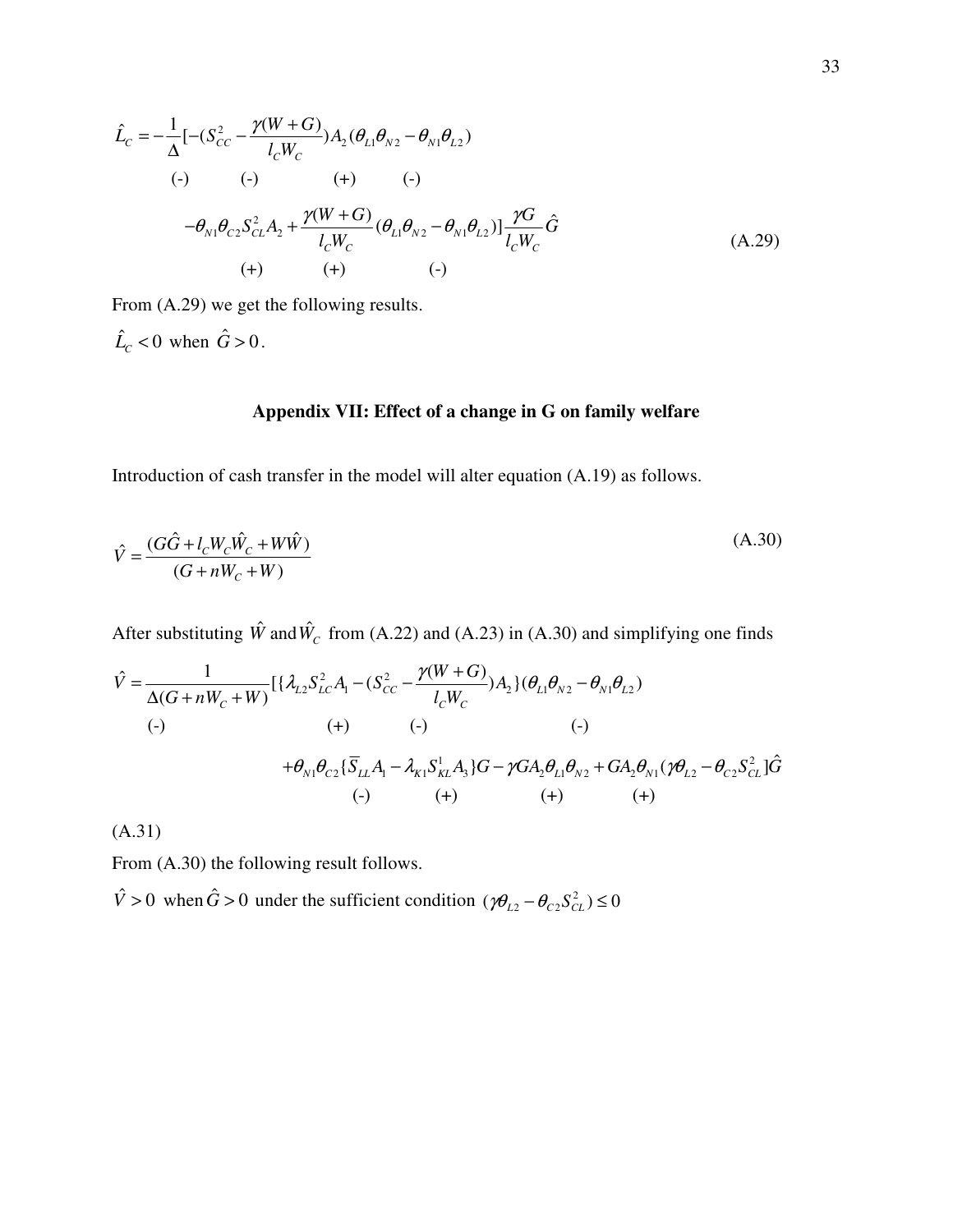### **References:**

- Baland, J. and Robinson, J.A. (2000). 'Is child labour inefficient?', *Journal of Political Economy* 108(4), 663-679.
- Basu, K. (2000). 'The Intriguing Relationship Between Adult Minimum Wage and Child Labour', *The Economic Journal* 110(462), C50 –C61.
- Basu, K. (1999). 'Child labour: cause, consequence, and cure, with remarks on international labour standards', *Journal of Economic Literature*, vol. 37 (September), 1083-1119.
- Basu, K. and Van, P.H. (1998). 'The economics of child labour', *American Economic Review*, 88(3), 412-427.
- Bonnet, M. (1993). 'Child Labour in Africa', *International Labour Review* 132, 371-389.
- Braun, S. and Busse, M. (2003). 'Export structure, FDI and child labour'*,* HWWA Discussion Paper, No. 216.
- Chaudhuri, S. (2010). 'Mid-day meal program and incidence of child labour in a developing economy', *Japanese Economic Review* 61 (2), 252-265.
- Chaudhuri, S. and Mukhopadhyay, U. (2014): *FDI in Developing Countries: A Theoretical Evaluation*, Springer IN (forthcoming).
- Chaudhuri, S. and Mukhopadhyay, U. (2009): *Revisiting the Informal Sector: A General Equilibrium Approach*, Springer. New York.
- Chaudhuri, S. and Dwibedi, J.K. (2007). 'Foreign capital inflow, fiscal policies and incidence of child labour in a developing economy', *The Manchester School* 75(1), 17-46.
- Chaudhuri, S. and Dwibedi, J.K. (2006). 'Trade liberalization in agriculture in developed nations and incidence of child labour in a developing economy', *Bulletin of Economic Research, 58*(*2*), 129-150.
- Dwibedi, J.K. and Chaudhuri, S. (2010). 'Foreign Capital, Return to Education and Child Labour', *International Review of Economics and Finance* 19(2), 278-286.
- FAO (2012). 'FAO's contribution to reducing and preventing child labour in agriculture 2007- 11', Available at http://www.fao.org/docrep/015/md090e/md090e00.pdf
- Gupta, M.R. (2002). 'Trade sanctions, adult unemployment and the supply of child labour: A theoretical analysis', *Development Policy Review* 20(3), 317-332.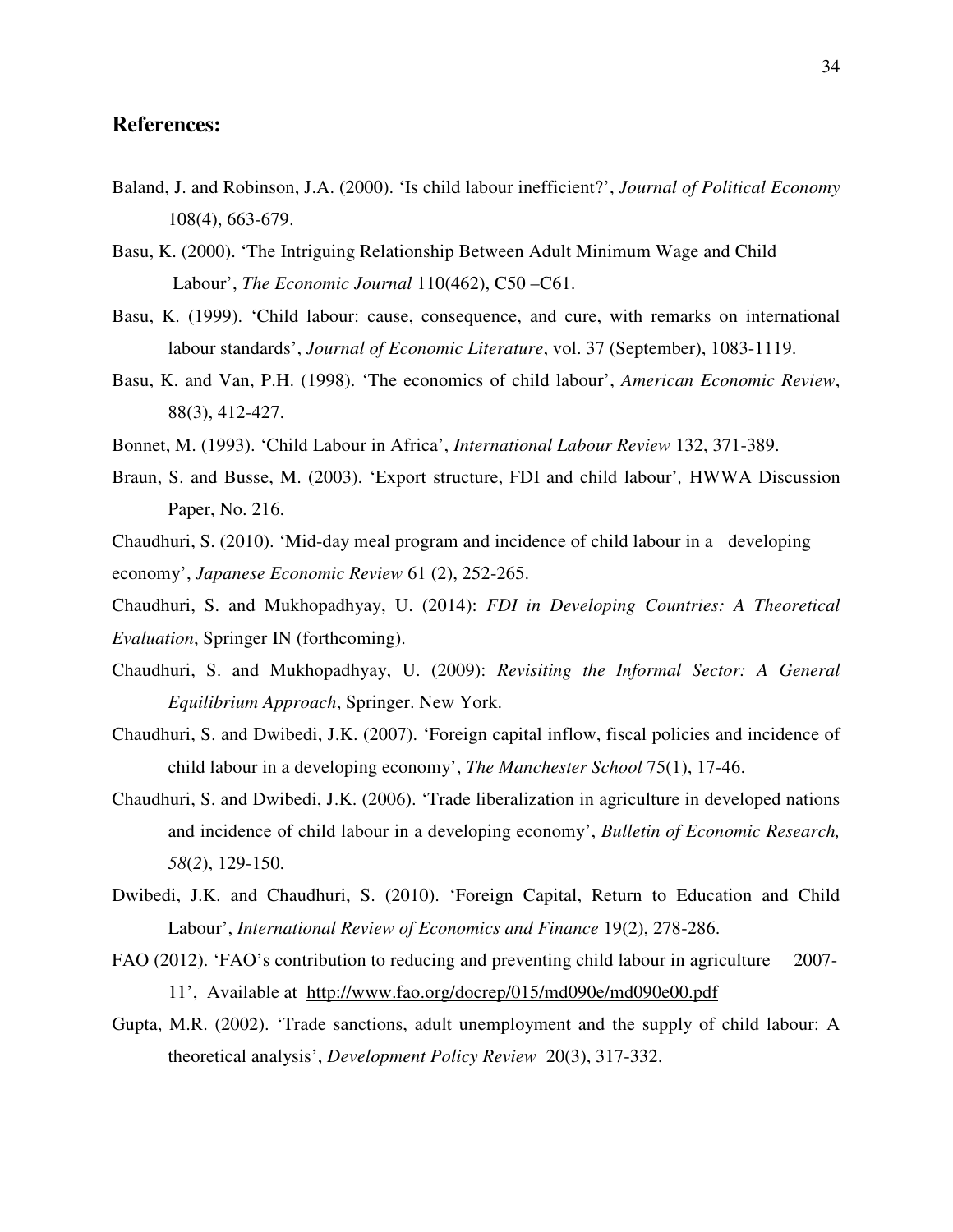- Gupta, M.R. (2000). 'Wage determination of a child worker: A theoretical analysis', *Review of Development Economics* 4(2), 219-228.
- Hoop, J and Rosati, F.C. (2014). 'Cash Transfers and Child Labor', Policy Research Working Paper # 6826, The World bank.
- ILO (2012). 'Making progress against child labour: Global estimates and trends 2000- 2012. International Labour Office, Geneva.
- Jafarey, S. and Lahiri, S. (2002). 'Will trade sanctions reduce child labour? The role of credit markets', *Journal of Development Economics* 68(1), 137-156.
- Jones, R. W. (1971): 'A three factor model in theory, trade, and history', Ch. 1 in Bhagwati, Jones, Mundell and Vanek (eds.), Trade, Balance of Payments and Growth 1971, (North-Holland, Amsterdam.), reprinted as Ch. 3 in J. P. Neary (ed.): International Trade, Vol. II (Edward Elgar, 1995).
- Khan, A.R. (1998). The impact of globalization in South Asia. In: A.S. Bhalla (Eds.), *Globalization,Growth and Marginalization.* UK: Macmillan.
- Mwamadi, N.and Seiffert, B. (2012). 'Reducing Child Labour in Agriculture through good agricultural practices: FAO experiences'. Available at:

www.fao.org/.../fao.../Safer-Agricultural-Practices-FAO-experiences.pdf

- National Sample Survey Organization. (2004-05). 'Employment and Unemployment Situation in India 2004-05' Report No. 515(61/10/1), Government of India.
- Ranjan, P. (2001). 'Credit constraints and the phenomenon of child labour', *Journal of Development Economic* 64, 81-102.
- Ranjan, P. (1999). 'An economic analysis of child labour', *Economic Letters* 64, 99-105.
- Reddy, S. and Minoiu, C. (2005). Chinese poverty: Assessing the impact of alternative assumptions. *Review of Income and Wealth* 47(3), 283-300.
- Self, S and Grabowski, R. (2007). 'Agricultural Technology and Child Labor: Evidence from India', *Discussion Papers.* Paper 67. Southern Illinois Universit Carbondale. Available at: http://opensiuc.lib.siu.edu/econ\_dp/67

Tendulkar, S., Sundaram, D. K. and Jain, L. R. (1996). *Macroeconomic policies and poverty in India 1966–67 to 1993–94*. Monograph. New Delhi: ILO.

Wade, R. H. (2004). Is globalization reducing poverty and inequality?. *World Development* 32.